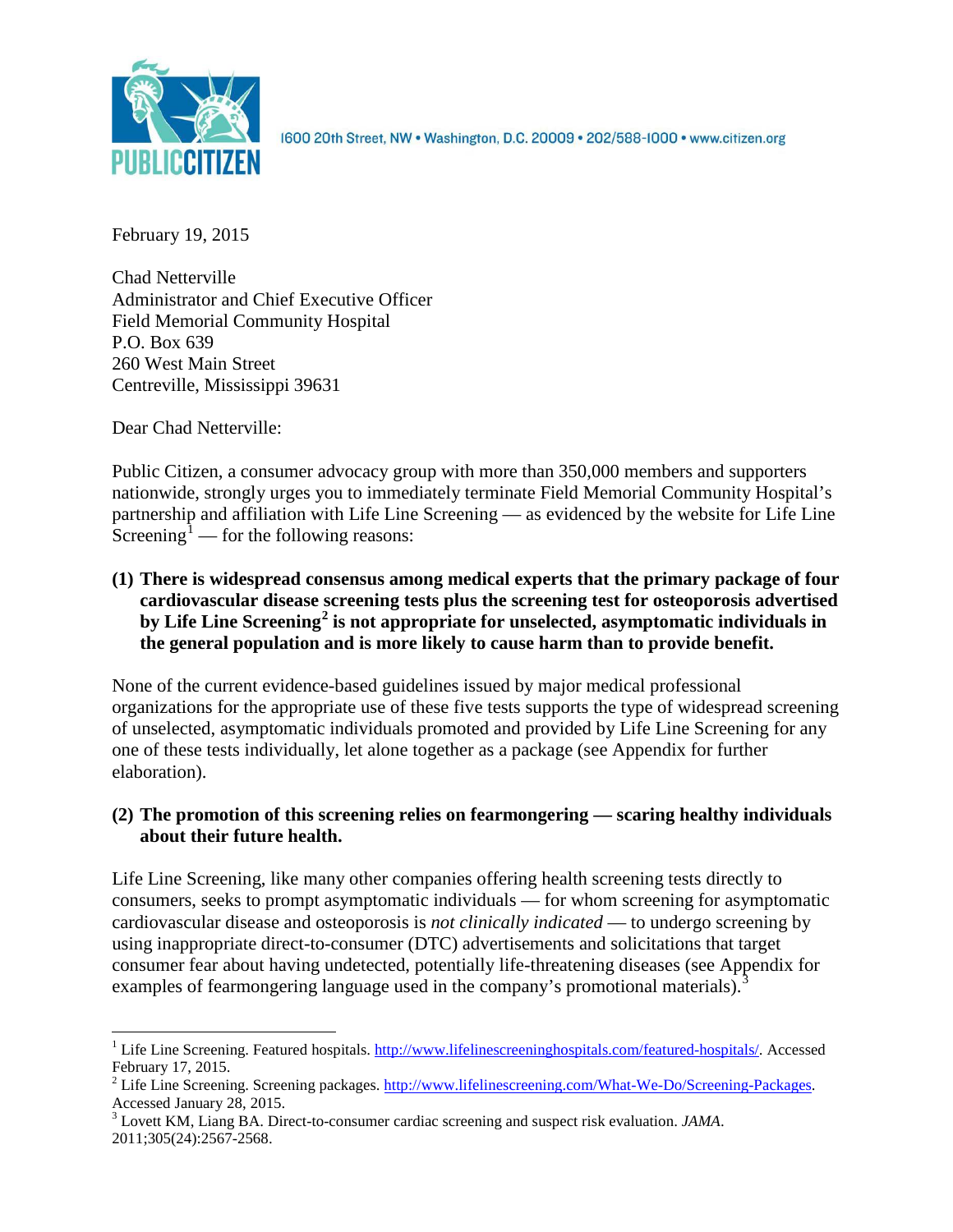### **(3) For many people, false-positive test results from this screening can lead to unfounded anxiety and additional unnecessary, risky, and costly diagnostic procedures and treatment interventions.**[4](#page-1-0),[5](#page-1-1)

Because this screening is performed broadly on *unselected, predominantly asymptomatic populations* (i.e., those not at significant risk), many people will have false**-**positive test results. False-positive results can cause unfounded anxiety and lead to additional diagnostic procedures and treatments, exposing screened individuals to additional risk of physical harm without providing offsetting benefits.

In addition to physical and psychological harms, false-positive results from medically inappropriate screening tests also cause financial harms to the people screened and to others. Unnecessary costs are borne *directly* by the screened patients/consumers for the initial screening and for some of the unnecessary follow-up testing and treatment interventions. Additionally, *indirect* cost to the broader insured population results from insurance companies passing on the costs of superfluous follow-up testing and treatment via increased premiums.

### **(4) Screening unselected, asymptomatic people will lead to** *overdiagnosis***, which occurs when individuals are diagnosed with conditions that will never cause symptoms or death.**

Some individuals undergoing inappropriate screening will have certain true-positive abnormal results, leading to the diagnosis of conditions that will never cause symptoms or death, a problem known as overdiagnosis.<sup>[6](#page-1-2)</sup> As with false-positive test results, overdiagnosis leads to unnecessary anxiety and unnecessary medical interventions. For example, imaging tests, such as the ultrasound cardiovascular disease screening tests offered by Life Line Screening, can detect abnormalities that for many people are minor and not destined to ever progress enough to cause symptoms or death; these people cannot benefit from treatment. In fact, they can only be harmed. When healthy people are systematically encouraged to get screened, overdiagnosis and the problems caused by it are made worse.<sup>[7](#page-1-3)</sup>

# **(5) The promotion and provision of this screening is** *unethical***.**

First, it is exploitative for Life Line Screening to profit from the promotion of medically nonbeneficial testing through the use of misleading advertisements and solicitations that play on people's fear. Second, this screening violates the ethical principles of beneficence (the duty to promote good and act in the best interest of the patient and the health of society) and nonmaleficence (the duty to do no harm to patients).<sup>[8](#page-1-4),[9](#page-1-5)</sup> Finally, direct-to-consumer promotional

<span id="page-1-5"></span><span id="page-1-0"></span><sup>4</sup> Lovett KM, Liang BA. Direct-to-consumer cardiac screening and suspect risk evaluation. *JAMA*.

<span id="page-1-1"></span><sup>2011;305(24):2567-2568.</sup> <sup>5</sup> Perry S. Buyer beware on 'direct-to-consumer' health screenings. March 21, 2012. *MinnPost.*  [http://www.minnpost.com/second-opinion/2012/03/buyer-beware-direct-consumer-health-screenings.](http://www.minnpost.com/second-opinion/2012/03/buyer-beware-direct-consumer-health-screenings) Accessed January 14, 2015.

<span id="page-1-2"></span><sup>6</sup> Welch HG, Schwartz LM, Woloshin S. *Overdiagnosed: Making People Sick in the Pursuit of Health*. 1st ed. Boston, MA: Beacon Press; 2011: at *xiv*.<br><sup>7</sup> *Ibid*. Page 44.<br><sup>8</sup> Wallace EA, Schumann JH, Weinberger SE. Ethics of commercial screening tests. *Ann Intern Med*.

<span id="page-1-3"></span>

<span id="page-1-4"></span><sup>2012;157(10):747-748.</sup>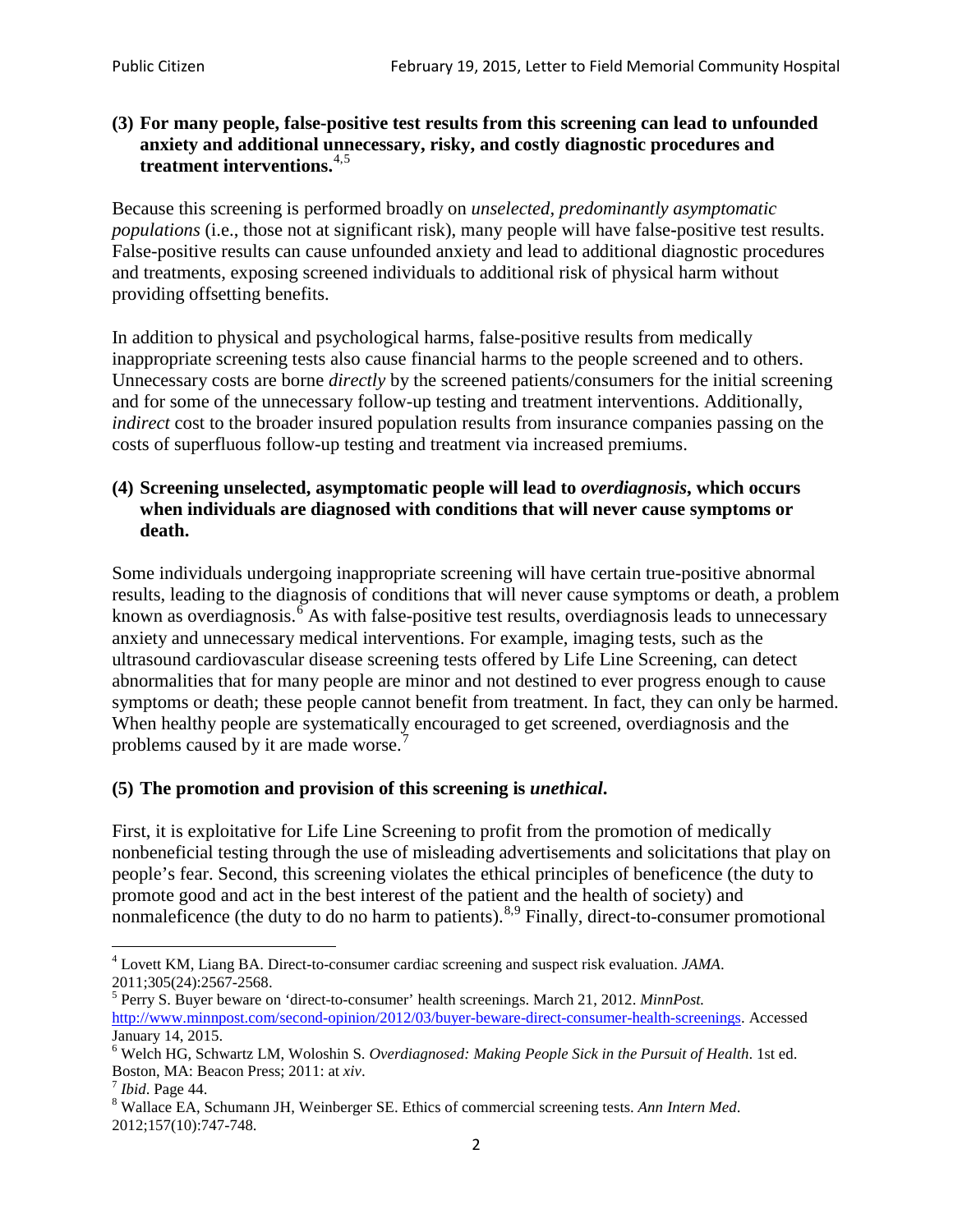materials for screening tests that fail to disclose published guidelines on recommended indications for these tests, as well as the risks of harm, violate the ethical principle of respect for persons and patient autonomy (the duty to protect and foster a patient's free, uncoerced choices). $10,11$  $10,11$ 

For these reasons, your institution's partnership with Life Line Screening does a great disservice to the community that you serve and adversely impacts public health more broadly. It is therefore imperative that your institution sever its relationship with Life Line Screening and refrain from endorsing the company's heavily promoted, nonselective, community**-**wide cardiovascular disease and osteoporosis screening programs.

Of note, many institutions like yours responded positively to similar requests from Public Citizen. In particular, on June 19, 2014, we wrote letters to 20 hospitals and medical institutions that had partnered with HealthFair, another company that inappropriately promotes similar direct-to-consumer cardiovascular disease screening tests, urging them to immediately sever their relationship with the company. [12](#page-2-2) Fifteen of the 20 institutions have informed either us or representatives of the news media that they have terminated or will be terminating their relationships with HealthFair. Public Citizen applauded these actions.

On August 11, 2014, the *Journal of the American Medical Association* published a Viewpoint article critical of hospital relationships with DTC disease screening companies.<sup>13</sup> The article co-authored by Erik Wallace, M.D., Associate Dean for the Colorado Springs Branch of the University of Colorado School of Medicine; John Schumann, M.D., Interim President, University of Oklahoma-Tulsa; and Steven Weinberger, M.D., Executive Vice President and Chief Executive Officer of the American College of Physicians, the pre**-**eminent national organization of internists — concluded as follows:

If the primary goal of hospitals and DTC screening companies is to improve the health of the populations they serve, then both entities should provide clear and convincing evidence of net benefit with the tests and treatments they offer. Given the controversy over the values and ethics of DTC screening companies and the services they offer, hospitals should clearly and publicly explain their relationships with DTC screening companies, given the lack of evidence to support mass vascular screenings. Hospitals also should justify such relationships transparently or, as Public Citizen suggests, sever such relationships.

Finally, we would also like to call to your attention the fact that on January 22, 2015, Public Citizen requested that the Federal Trade Commission investigate the advertising and promotional

<sup>&</sup>lt;sup>9</sup> Snyder L, American College of Physicians Ethics, Professionalism, and Human Rights Committee. American College of Physicians ethics manual. Sixth edition. Ann Intern Med. 2012;156(1):73-104.

<span id="page-2-0"></span><sup>&</sup>lt;sup>10</sup> Wallace EA, Schumann JH, Weinberger SE. Ethics of commercial screening tests. *Ann Intern Med*. 2012;157(10):747-748.

<span id="page-2-1"></span> $11$  Snyder L, American College of Physicians Ethics, Professionalism, and Human Rights Committee. American College of Physicians ethics manual: Sixth edition. *Ann Intern Med*. 2012;156(1):73-104.<br><sup>12</sup> Public Citizen. Letters to twenty hospitals and medical institutions asking them to end their partnerships with

<span id="page-2-2"></span>HealthFair. [http://www.citizen.org/hrg2206.](http://www.citizen.org/hrg2206) Accessed October 2, 2014.

<span id="page-2-3"></span><sup>13</sup> Wallace EA, Schumann JH, Weinberger SE. Hospital relationships with direct-to-consumer screening companies. *JAMA*. 2014;312(9):891-892. Published online August 11, 2014. doi:10.1001/jama.2014.9500.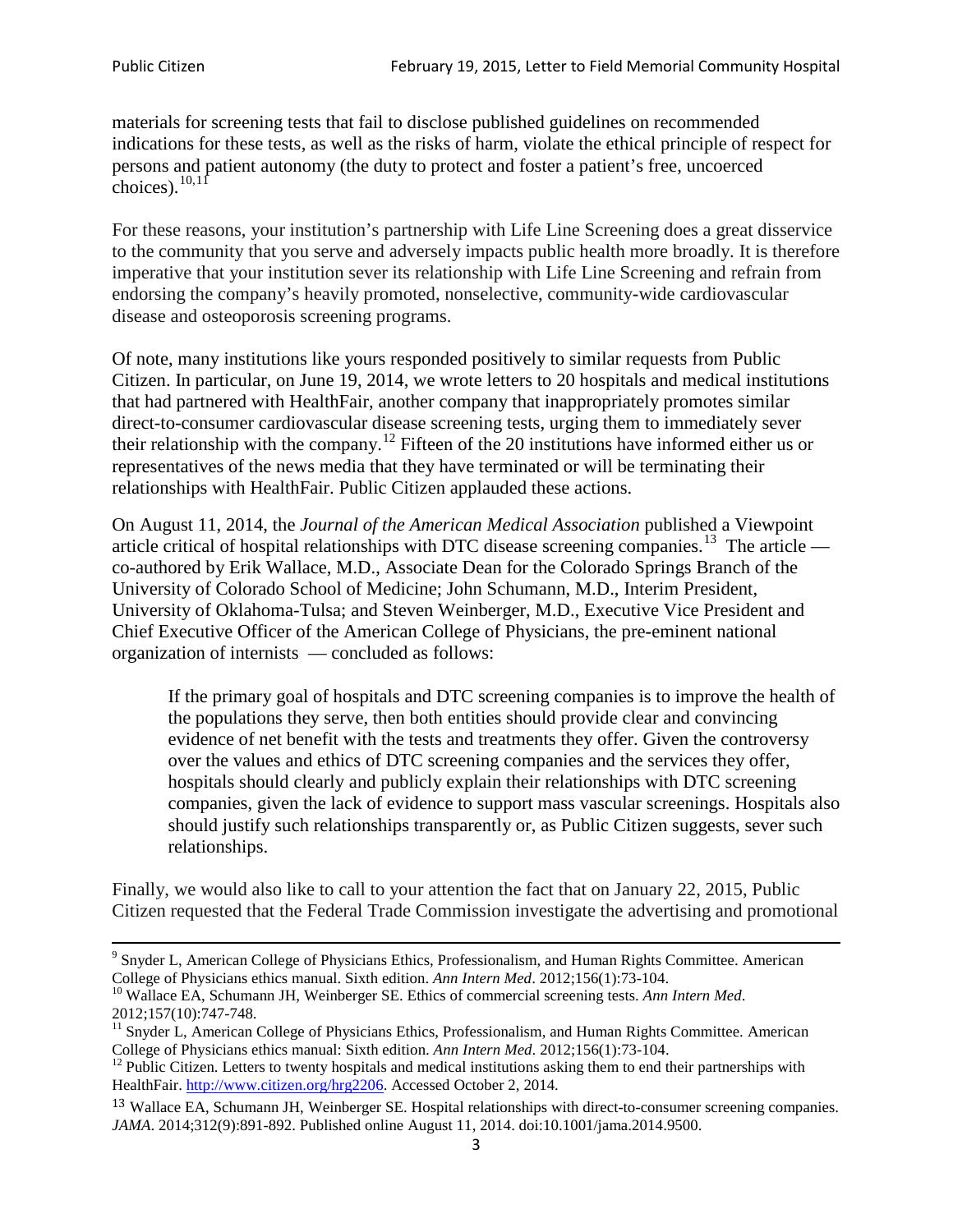activities of Life Line Screening. There is evidence that the company's advertising and promotional materials contain numerous statements that may be deceptive within the meaning of the Federal Trade Commission Act. These materials make unsubstantiated medical-benefit efficacy claims about Life Line Screening's primary cardiovascular disease and osteoporosis screening package, and they omit information material to consumers regarding the risks of adverse health-related outcomes and financial harms that may result from the screening.

Thank you for your prompt attention to this important patient safety and public health issue. Please contact us when you end your relationship with Life Line Screening.

Sincerely,

Vikram Krishnasamy, M.D., M.P.H. Researcher Public Citizen's Health Research Group

Michael Carome, M.D. **Director** Public Citizen's Health Research Group

Sidney M. Wolfe, M.D. Founder and Senior Adviser Public Citizen's Health Research Group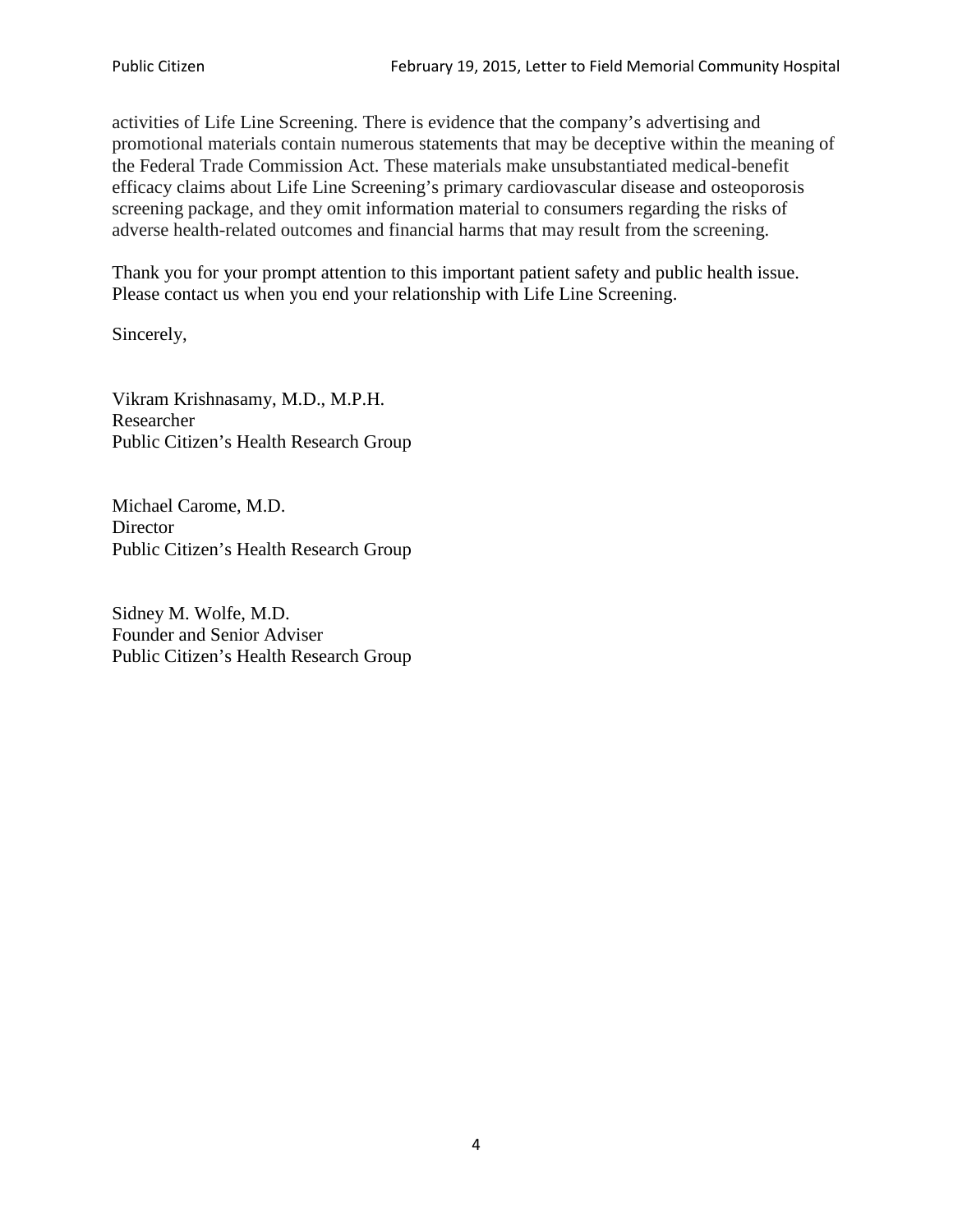# **Appendix**

### **Assessment of Cardiovascular Disease and Osteoporosis Screening Tests Offered by Life Line Screening**

Life Line Screening heavily promotes directly to consumers a package of four cardiovascular disease screening tests plus an osteoporosis risk assessment test.<sup>[14](#page-4-0),[15](#page-4-1)</sup> The four cardiovascular disease screening tests in the package are an electrocardiogram to screen for atrial fibrillation, a carotid artery ultrasound, an abdominal aortic aneurysm ultrasound, and a peripheral arterial disease test. The osteoporosis risk assessment test is an ultrasound of the heel bone to measure bone mass density.

Promotional materials describing these screening tests on the Life Line Screening website and in direct-to-consumer print solicitations mailed directly to people's homes misleadingly note the following:

Since our inception in 1993, we have screened nearly eight million people, and currently screen nearly one million people each year at over 16,000 screening events nationwide. Through this experience, we often identify serious health issues and **have helped save thousands of lives**. [16](#page-4-2) [Emphasis added]

"These screenings have **proven to be safe and accurate** in detecting your risks of stroke and vascular disease – so you and your doctor can do something about it before it's too late."<sup>[17](#page-4-3)</sup> [Emphasis added]

The Life Line Screening promotional materials recommend that adults over age 50 undergo these five screening tests annually:<sup>[18](#page-4-4),[19,](#page-4-5)[20,](#page-4-6)[21](#page-4-7),[22](#page-4-8)</sup>

Q. Who needs to be screened?

A. The answer is anyone over 50 who wants to be proactive about his or her health. …

<span id="page-4-0"></span><sup>&</sup>lt;sup>14</sup> Life Line Screening. Screening packages. [http://www.lifelinescreening.com/What-We-Do/Screening-Packages.](http://www.lifelinescreening.com/What-We-Do/Screening-Packages) AccessedJanuary 9, 2015.

<span id="page-4-1"></span><sup>&</sup>lt;sup>15</sup> Undated letter from Kevin DeWeese, Director of Clinical Operations, Life Line Screening, to a consumer.

Received November 2014.<br><sup>16</sup> Life Line Screening. Who we are. http://www.lifelinescreening.com/Who-We-Are. Accessed January 9, 2015.

<span id="page-4-3"></span><span id="page-4-2"></span><sup>&</sup>lt;sup>17</sup> Undated letter from Kevin DeWeese, Director of Clinical Operations, Life Line Screening, to a consumer. Received November 2014.

<span id="page-4-4"></span><sup>&</sup>lt;sup>18</sup> Life Line Screening. Atrial fibrillation screening. [http://www.lifelinescreening.com/What-We-Do/What-We-](http://www.lifelinescreening.com/What-We-Do/What-We-Screen-For/Atrial-Fibrillation)[Screen-For/Atrial-Fibrillation.](http://www.lifelinescreening.com/What-We-Do/What-We-Screen-For/Atrial-Fibrillation) Accessed January 9, 2015.

<sup>&</sup>lt;sup>19</sup> Life Line Screening. Carotid artery disease screening. [http://www.lifelinescreening.com/What-We-Do/What-We-](http://www.lifelinescreening.com/What-We-Do/What-We-Screen-For/Carotid-Artery-Disease)

<span id="page-4-6"></span><span id="page-4-5"></span>[Screen-For/Carotid-Artery-Disease.](http://www.lifelinescreening.com/What-We-Do/What-We-Screen-For/Carotid-Artery-Disease) Accessed January 9, 2015.<br><sup>20</sup> Life Line Screening. Abdominal aortic aneurysm screening.. http://www.lifelinescreening.com/What-We-Do/What-We-Do/What-We-Screen-For/Abdominal-Aortic-Aneury

<span id="page-4-7"></span><sup>&</sup>lt;sup>21</sup> Life Line Screening. Peripheral arterial disease screening. [http://www.lifelinescreening.com/What-We-Do/What-](http://www.lifelinescreening.com/What-We-Do/What-We-Screen-For/Peripheral-Arterial-Disease)

<span id="page-4-8"></span>[We-Screen-For/Peripheral-Arterial-Disease.](http://www.lifelinescreening.com/What-We-Do/What-We-Screen-For/Peripheral-Arterial-Disease) Accessed January 9, 2015.<br><sup>22</sup> Life Line Screening. Osteoporosis screening/bone density test. [http://www.lifelinescreening.com/What-We-](http://www.lifelinescreening.com/What-We-Do/What-We-Screen-For/Osteoporosis)[Do/What-We-Screen-For/Osteoporosis.](http://www.lifelinescreening.com/What-We-Do/What-We-Screen-For/Osteoporosis) Accessed January 9, 2015.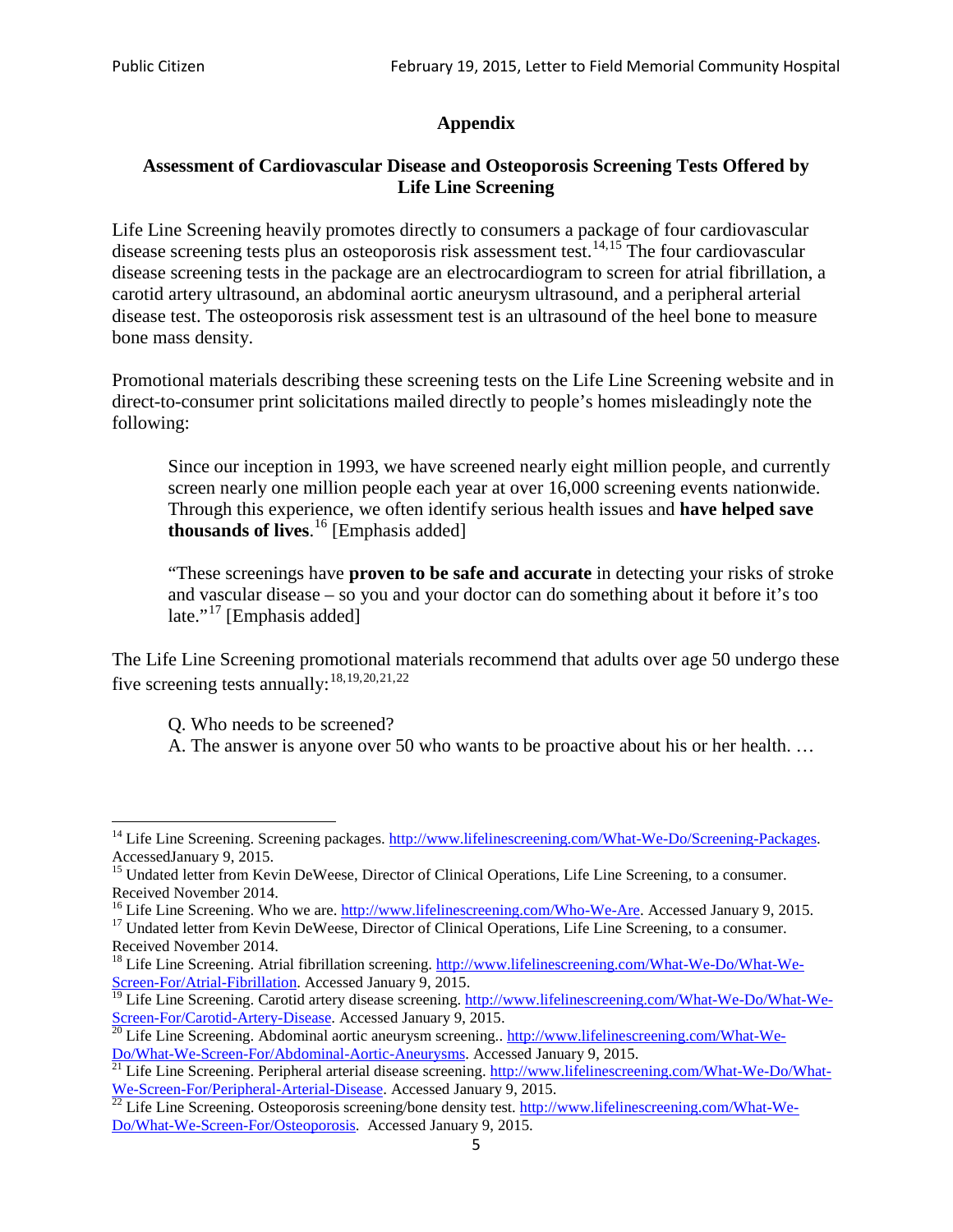However if you have a family history of stroke or heart disease, or if you have high risk factors such as being overweight, high cholesterol, smoking, or lack exercise you may wish to be screened, even if you are in your  $40^\circ$ s.<sup>[23](#page-5-0)</sup>

Life Line Screening's primary package is offered at a price of \$149, purportedly providing consumers a "savings of \$181."[24](#page-5-1)

Life Line Screening seeks to prompt asymptomatic individuals for whom screening for asymptomatic cardiovascular disease and osteoporosis is *not clinically indicated* to undergo screening by using inappropriate direct-to-consumer advertisements and solicitations that target consumer fear about having undetected, potentially life-threatening diseases.<sup>[25](#page-5-2)</sup> Examples of such statements found on Life Line Screening's website and print solicitation materials include the following:

- Website: "The absence of risk factors does **not** guarantee that a person will not die from a heart attack. In fact, 1 in 3 people who develop a myocardial infarction (MI) will not have any of the conventional risk factors, which include smoking, unhealthy diet, obesity, physical inactivity, high blood pressure, diabetes and raised lipids."[26](#page-5-3) [Emphasis in original]
- Website: "Similarly, **80% – 85% of strokes occur without warning in asymptomatic patients**, so they can only be significantly reduced by finding and treating the disease before it happens."<sup>[27](#page-5-4)</sup> [Emphasis added]
- Website: "Abdominal aortic aneurysms pose a threat because **they are usually silent until a medical emergency occurs**."[28](#page-5-5) [Emphasis added]
- Website: "**Aneurysms are a health risk because they can burst or rupture. A ruptured aneurysm can cause severe internal bleeding, which can lead to shock or even death.**"<sup>[29](#page-5-6)</sup> [Emphasis in original]
- Website: "Your carotid arteries are the two large blood vessels in your neck that supply blood to your brain. When these arteries become clogged with cholesterol, they become

<span id="page-5-0"></span><sup>&</sup>lt;sup>23</sup> Life Line Screening. Questions  $\&$  answers about Life Line Screening. Enclosure to undated letter from Kevin DeWeese, Director of Clinical Operations, Life Line Screening, to a consumer. Received November 2014.

<span id="page-5-1"></span><sup>&</sup>lt;sup>24</sup> Undated letter from Kevin DeWeese, Director of Clinical Operations, Life Line Screening, to a consumer. Received November 2014.

<span id="page-5-2"></span><sup>25</sup> Lovett KM, Liang BA. Direct-to-consumer cardiac screening and suspect risk evaluation. *JAMA*.  $2011;305(24):2567-2568$ .<br><sup>26</sup> Life Line Screening. The benefits of ultrasound screening in key cardiovascular disease areas.

<span id="page-5-3"></span>[http://www.lifelinescreeningresearch.com/the-benefits-of-ultrasound-screening/.](http://www.lifelinescreeningresearch.com/the-benefits-of-ultrasound-screening/) Accessed January 9, 2015.<br><sup>28</sup> Life Line Screening. Abdominal aortic aneurysm screening. http://www.lifelinescreening.com/What-We-<br><sup>28</sup> Life L

<span id="page-5-5"></span><span id="page-5-4"></span>[Do/What-We-Screen-For/Abdominal-Aortic-Aneurysms.](http://www.lifelinescreening.com/What-We-Do/What-We-Screen-For/Abdominal-Aortic-Aneurysms) Accessed January 9, 2015. <sup>29</sup> Life Line Screening. Abdominal aortic aneurysm (AAA).

<span id="page-5-6"></span>[http://www.lifelinescreening.com/~/media/Files/US/pdfs/FactSheetAAAupdated.ashx.](http://www.lifelinescreening.com/~/media/Files/US/pdfs/FactSheetAAAupdated.ashx) Accessed January 9, 2015.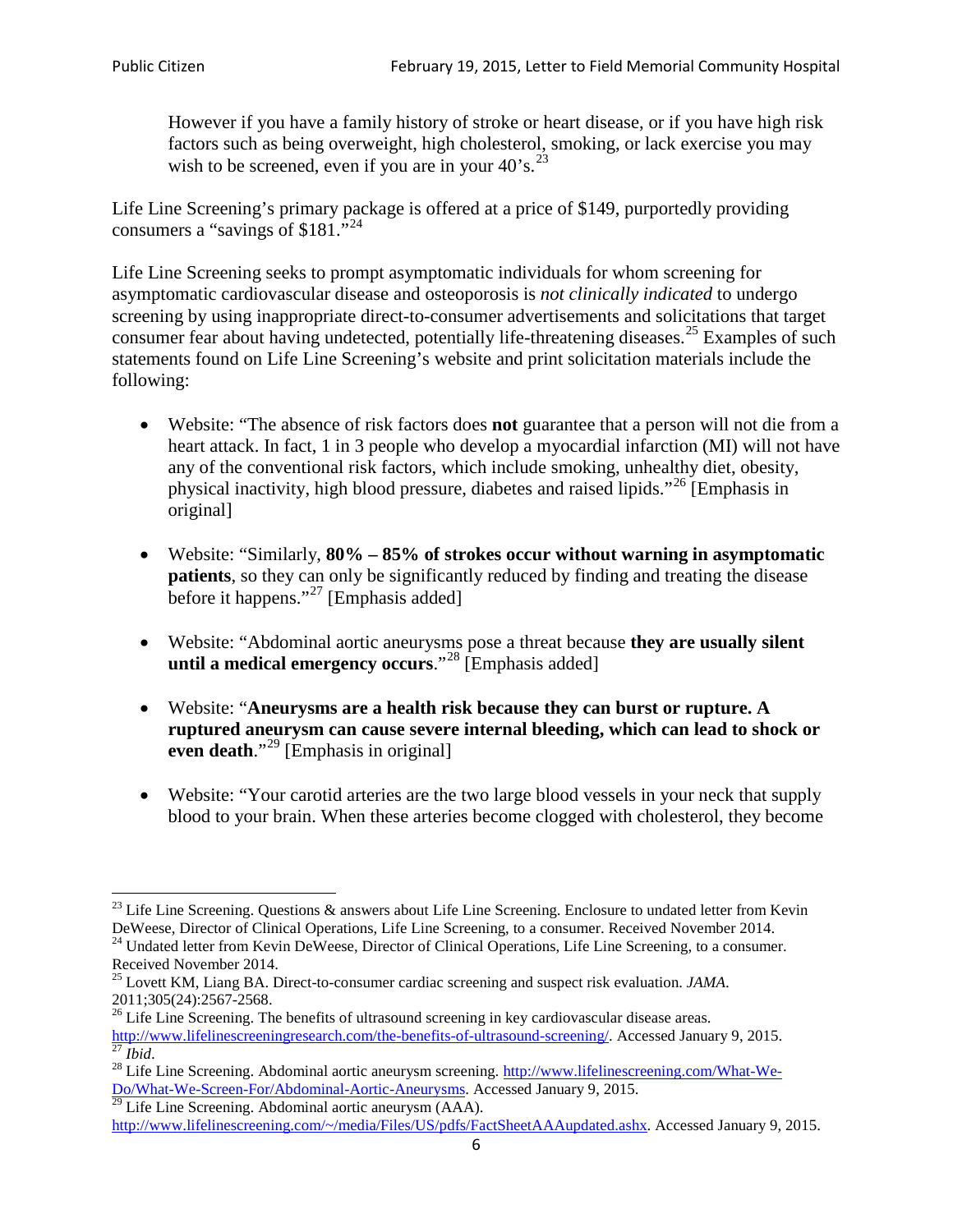**dangerously narrow**. **If a blood clot occurs in the carotid arteries, then blood cannot reach your brain and a stroke can result**. "<sup>[30](#page-6-0)</sup> [Emphasis added]

- Website: "A ruptured aortic aneurysm can cause massive internal bleeding and requires prompt emergency treatment to prevent death. **It is estimated that 80% of people with a ruptured aneurysm will die, and that many of these will die before being able to reach a hospital.**"<sup>[31](#page-6-1)</sup> [Emphasis added]
- Website: "As we age, bones begin to break down faster than new bone can be formed. Osteoporosis removes minerals from bones until they become so weak and brittle that they fracture very easily. Actions such as bending to pick up a newspaper, lifting a vacuum, or even coughing can cause a fracture. **Some fractures, such as hip fractures, may require hospitalization or major surgery, and may result in disability or even**  death."<sup>[32](#page-6-2)</sup> [Emphasis added]
- Direct-to-consumer letter: "These screenings have proven to be safe and accurate in detecting **your risks of stroke and vascular disease** – so you and your doctor **can do something about it before it's too late.**"<sup>[33](#page-6-3)</sup> [Emphasis added]
- Direct-to-consumer letter: "The lifetime risk of stroke for middle-aged men and women is 1 in 5 for women and 1 in 6 for men, and **it takes a terrible toll on families**."[34](#page-6-4) [Emphasis added]
- Direct-to-consumer letter: "Life Line Screening has conducted nearly 8 million screenings, and customers sometimes tell us they feel the **screenings saved their lives**."[35](#page-6-5) [Emphasis added]
- Direct-to-consumer letter:  $36$  "What's inside your arteries?" [Emphasis in original]

As discussed below, a review of current evidence-based guidelines and relevant scientific literature fails to provide support for use of these five tests — individually or together as a package — for widespread screening of asymptomatic individuals in the general adult population over age 50 on a one-time basis, let alone annually. For many individuals, the risks of harm outweigh the benefits of the testing. Moreover, since the tests are not clinically indicated for most people being screened, and since many people will undergo additional unnecessary testing, these screenings are resulting in financial harm to many individuals.

<span id="page-6-0"></span><sup>&</sup>lt;sup>30</sup> Life Line Screening. Carotid artery disease screening. [http://www.lifelinescreening.com/What-We-Do/What-We-](http://www.lifelinescreening.com/What-We-Do/What-We-Screen-For/Carotid-Artery-Disease)[Screen-For/Carotid-Artery-Disease.](http://www.lifelinescreening.com/What-We-Do/What-We-Screen-For/Carotid-Artery-Disease) Accessed January 9, 2015.<br><sup>31</sup> *Ibid.* 32 Life Line Screening. Osteoporosis screening/bone density test. [http://www.lifelinescreening.com/What-We-](http://www.lifelinescreening.com/What-We-Do/What-We-Screen-For/Osteoporosis)

<span id="page-6-2"></span><span id="page-6-1"></span>[Do/What-We-Screen-For/Osteoporosis.](http://www.lifelinescreening.com/What-We-Do/What-We-Screen-For/Osteoporosis) Accessed January 9, 2015. <sup>33</sup> Undated letter from Kevin DeWeese, Director of Clinical Operations, Life Line Screening, to a consumer.

<span id="page-6-3"></span>Received November 2014.<br><sup>34</sup> Ibid.

<span id="page-6-4"></span>

<span id="page-6-5"></span><sup>34</sup> *Ibid*. 35 *Ibid*. 36 *Ibid*.

<span id="page-6-6"></span>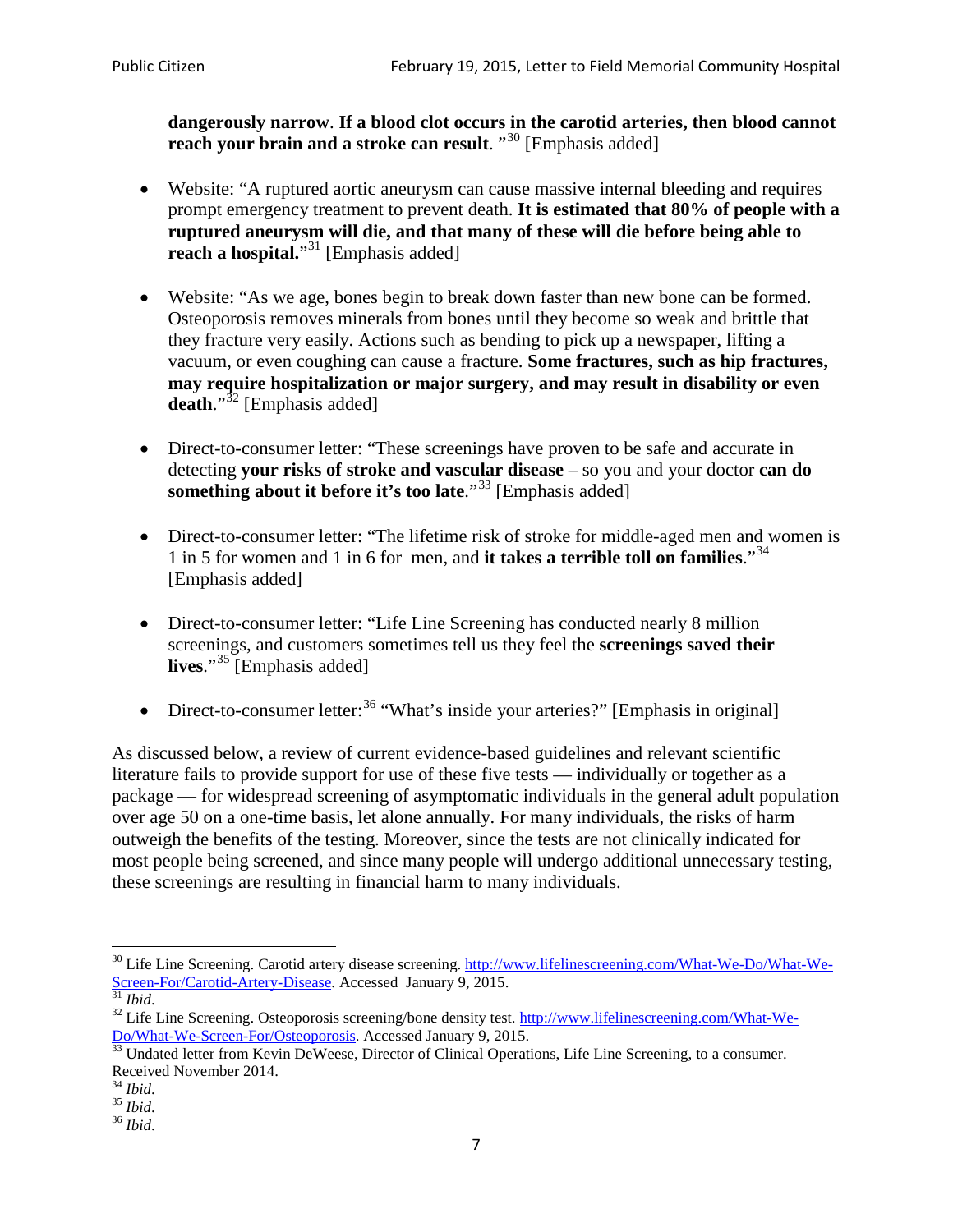Although the following screening tests sound appealing, each one either: (a) clinically benefits only appropriately selected high-risk groups of patients (rather than *all* adults over age 50); or (b) has not been scientifically proven to provide any clinically meaningful benefit to anyone. Widespread and indiscriminate use of these tests is likely to be harmful to large numbers of individuals in the general, asymptomatic population by yielding a significant number of falsepositive test results, leading to subsequent unnecessary diagnostic procedures and treatments, associated adverse effects of those procedures and treatments, and unwarranted anxiety in tested individuals. In addition, some individuals undergoing inappropriate screening will have truepositive abnormal results, but the abnormalities found will never cause symptoms or death, leading to overdiagnosis.

# **A. Atrial fibrillation screening with electrocardiogram (ECG):**

The Life Line Screening online promotional materials state:<sup>[37](#page-7-0)</sup>

Atrial Fibrillation is the most common type of heart arrhythmia (abnormal heartbeat). It occurs when the heart's upper chambers (the atria) beat irregularly or quiver. Without an effective heartbeat blood isn't pumped completely out of the atria, causing blood to pool and possibly clot. A clot can travel to other parts of the body, including the brain, where it may result in stroke.

Screening for Atrial Fibrillation

• A non-invasive procedure used to detect irregular heartbeat (a major risk factor for stroke), an Atrial Fibrillation screening is performed by attaching [ECG] electrodes above your wrists and ankles.

Who should have an atrial fibrillation screening?

• Anyone with risk factors for stroke, atrial fibrillation or carotid artery disease

How often should I get an atrial fibrillation screening?

• Annually

<span id="page-7-1"></span>However, we are not aware of any major medical professional organization that endorses widespread screening of asymptomatic patients younger than age 65 for atrial fibrillation. In addition, atrial fibrillation can be detected in most patients who have the condition simply by checking for an irregularly irregular pulse during a physical exam.

In 2011, the American Heart Association (AHA) and the American Stroke Association (ASA) jointly issued updated evidence-based guidelines for the primary prevention of stroke.<sup>[38](#page-7-1)</sup> The

<span id="page-7-0"></span><sup>&</sup>lt;sup>37</sup> Life Line Screening. Atrial fibrillation screening. [http://www.lifelinescreening.com/What-We-Do/What-We-](http://www.lifelinescreening.com/What-We-Do/What-We-Screen-For/Atrial-Fibrillation)[Screen-For/Atrial-Fibrillation.](http://www.lifelinescreening.com/What-We-Do/What-We-Screen-For/Atrial-Fibrillation) Accessed January 9, 2015.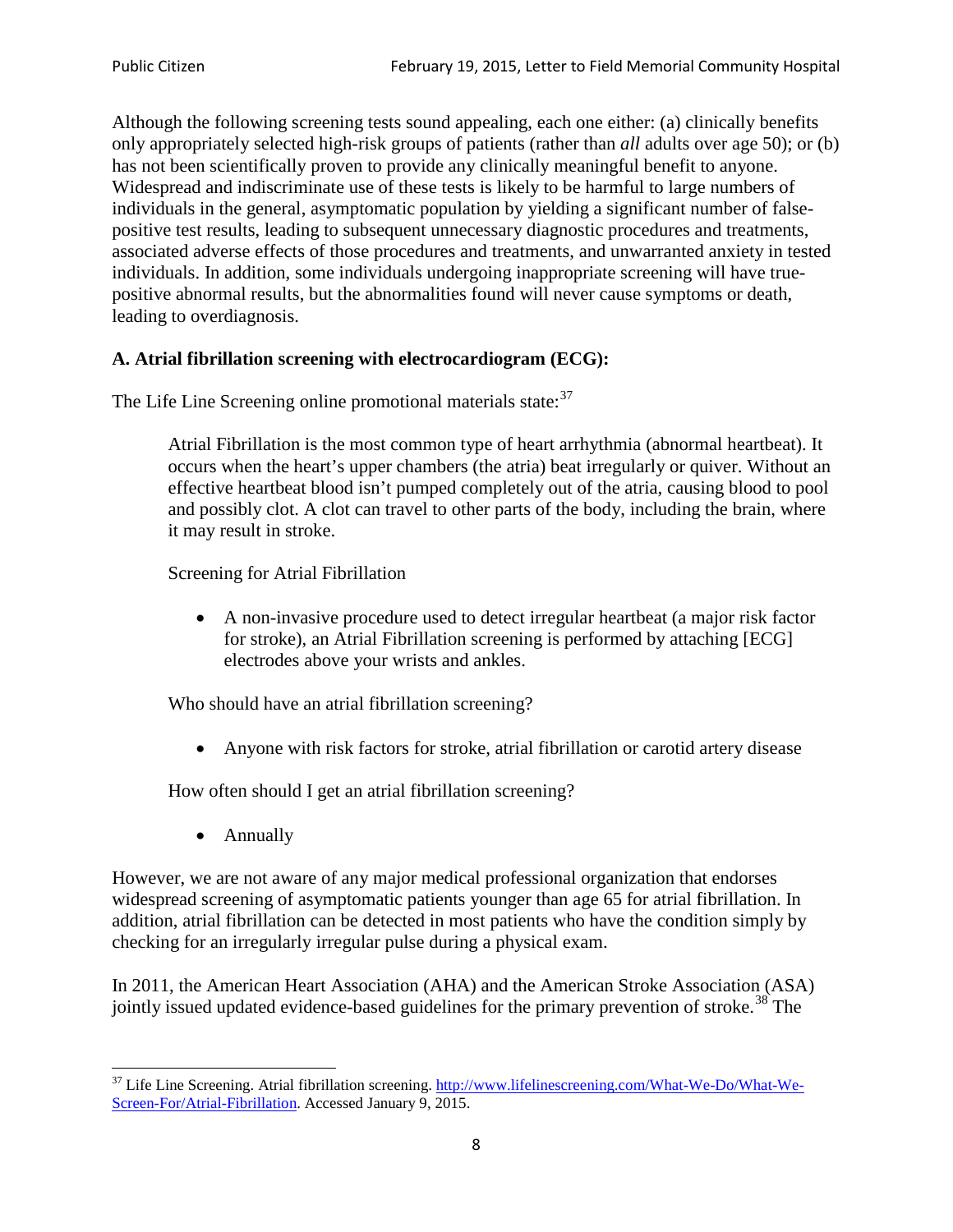American Academy of Neurology (AAN) affirmed the value of these guidelines. The 2011 AHA/ASA guidelines provided the following recommendation regarding screening for atrial fibrillation:

Active screening for atrial fibrillation in patients >65 years of age in primary care settings using pulse taking followed by an ECG as indicated can be useful.

In 2014, the AHA and the ASA issued updated evidence-based guidelines for the primary prevention of stroke.<sup>[39](#page-8-0)</sup> The AAN again affirmed the value of the updated guidelines, and the American Association of Neurological Surgeons, the Congress of Neurological Surgeons and the Preventive Cardiovascular Nurses Association endorsed them. The update provided the following recommendation regarding screening for atrial fibrillation:

Active screening for AF in the primary care setting in patients >65 years of age by pulse assessment followed by ECG as indicated can be useful.

In 2010 and 2012, the European Society of Cardiology issued evidence-based guidelines that similarly recommended that patients ages 65 and older be screened for atrial fibrillation by their primary health care providers by checking the pulse, followed by an ECG in case of irregularity. $40,41$  $40,41$ 

# **B. Stroke/Carotid Artery Ultrasound:**

The Life Line Screening online promotional materials state:<sup>[42](#page-8-3)</sup>

Your carotid arteries are the two large blood vessels in your neck that supply blood to your brain. When these arteries become clogged with cholesterol, they become dangerously narrow. If a blood clot occurs in the carotid arteries, then blood cannot reach your brain and a stroke can result. …

<sup>&</sup>lt;sup>38</sup> Goldstein LB, Bushnell CD, Adams RJ, et al. Guidelines for the primary prevention of stroke: A guideline for healthcare professionals from the American Heart Association/American Stroke Association. *Stroke*.

<sup>2011;42(2):517-584.</sup> [see page 1 for title, authors, ANA affirmation; see page 21 for recommendation]

<span id="page-8-0"></span> $\frac{2011,42(2)(317,601)}{39}$  Meschia JF, Bushnell C, Goden-Albala B, et al. Guidelines for the primary prevention of stroke: A statement for healthcare professionals from the American Heart Association/American Stroke Association. *Stroke*.

<sup>2014;45(12):3754-3832.</sup> [see page 1 for title, authors, ANA affirmation and other endorsements; see page 24 for recommendation]

<span id="page-8-1"></span><sup>40</sup> Camm AJ, Kirchhof P, Lip GYH, et al. Guidelines for the management of atrial fibrillation: The Task Force for the Management of Atrial Fibrillation of the European Society of Cardiology (ESC). *Eur Heart J*. 2010;31:2369- 2429. [See page 50]

<span id="page-8-2"></span><sup>41</sup> Camm AJ, Lip GYH, De Caterina R, et al. 2012 focused update of the ESC Guidelines for the management of atrial fibrillation: An update of the 2010 ESC Guidelines for the management of atrial fibrillation. *Eur Heart J*.

<span id="page-8-3"></span><sup>&</sup>lt;sup>2012</sup>;23(21):2719-2747. [See page 273] 42 Life Line Screening. [http://www.lifelinescreening.com/What-We-Do/What-We-](http://www.lifelinescreening.com/What-We-Do/What-We-Screen-For/Carotid-Artery-Disease)[Screen-For/Carotid-Artery-Disease.](http://www.lifelinescreening.com/What-We-Do/What-We-Screen-For/Carotid-Artery-Disease) Accessed January 9, 2015.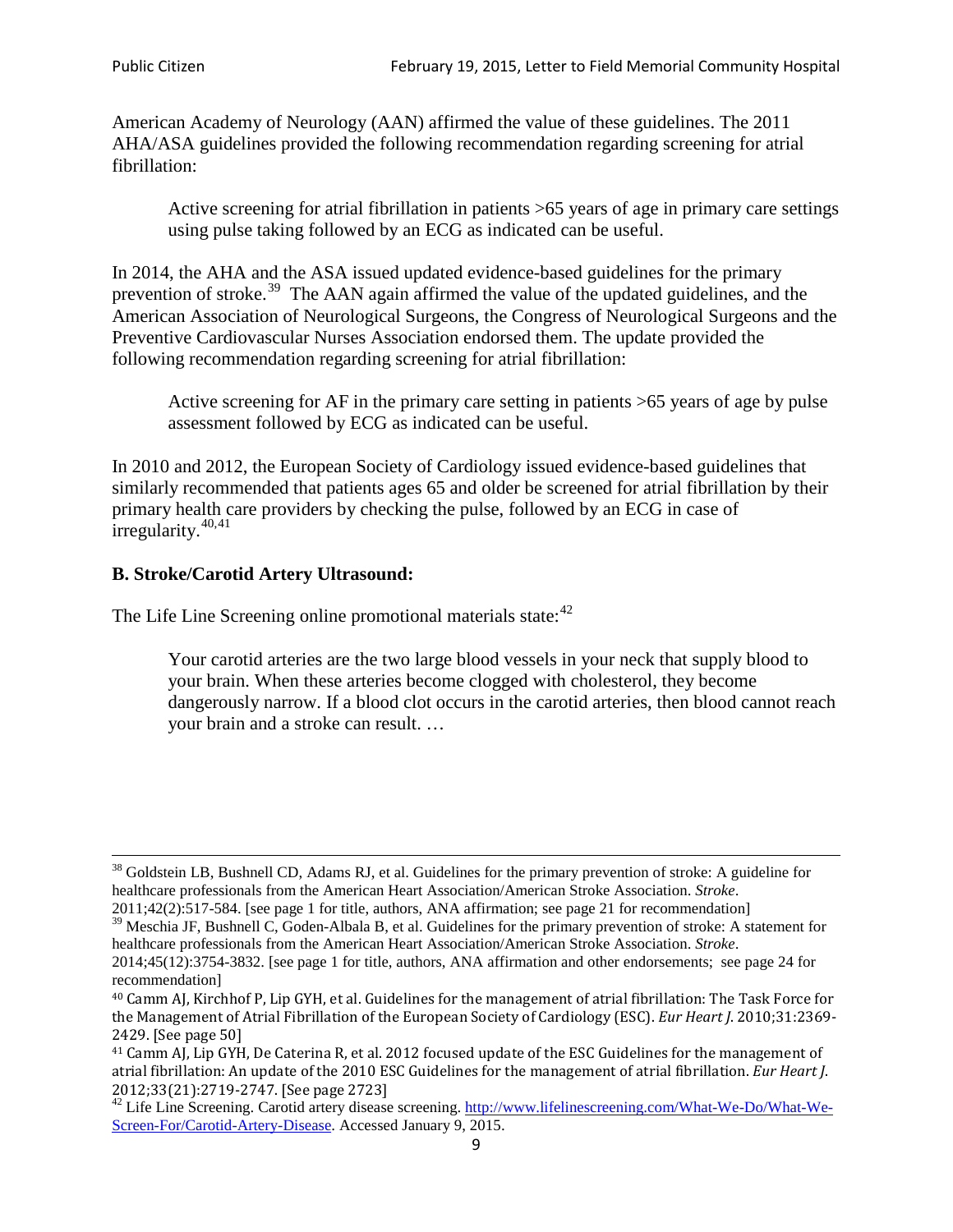Carotid Artery Disease (Plaque) Screening

• Simple, painless and non-invasive, this screening uses cutting-edge Doppler color flow ultrasound technology to create images of the carotid arteries while also measuring blood flow through them.

Who should have a carotid artery screening?

- Anyone over age 50
- Anyone over age 40 with risk factors

How often should I get a carotid artery screening?

• Annually

However, several major medical professional organizations affirmatively recommend *against* indiscriminate screening with carotid artery ultrasounds in low-risk, asymptomatic individuals, and we are not aware of any major medical professional organization that endorses such screening.

Good evidence indicates that although stroke is a leading cause of death and disability in the United States, a relatively small proportion of all disabling, unheralded strokes are due to carotid artery disease. Studies also suggest that only about 1 percent of the general population older than 65 has severe carotid artery stenosis (60 to 90 percent narrowing).<sup>[43](#page-9-0)</sup> Carotid artery stenosis is more prevalent in older adults, smokers, those with hypertension and those with heart disease; unfortunately, research has not found any single risk factor or clinically useful risk stratification tool that can reliably and accurately distinguish people who have clinically important carotid artery stenosis from those who do not.<sup>[44](#page-9-1)</sup>

In 2006, the AHA and the ASA issued a series of evidence-based guidelines for the primary prevention of stroke.<sup>[45](#page-9-2)</sup> The value of the guidelines was affirmed by the AAN. Although the guidelines did not include a specific recommendation about screening the general population for asymptomatic carotid stenosis, they did state the following:

Although highly selected patients may benefit, screening of general populations for asymptomatic carotid stenosis is unlikely to be cost-effective. The cost-effectiveness of even a one-time screening approach would be highly dependent on the ability to identify a group of persons with a high pretest likelihood of having high-grade asymptomatic disease, the availability of a screening test with a very high sensitivity and specificity when used on a side-scale basis, and very low perioperative complication rates.

<span id="page-9-0"></span> $^{43}$  U.S. Preventive Services Task Force. Screening for carotid artery stenosis: U.S. Preventive Services Task Force recommendation statement. Ann Intern Med. 2007;147(12):854-859.

<span id="page-9-2"></span>

<span id="page-9-1"></span><sup>&</sup>lt;sup>44</sup> *Ibid*. <sup>45</sup> Goldstein LB, Adams R, Alberts MJ, et al. Primary prevention of ischemic stroke: A guideline from the American <sup>45</sup> Goldstein LB, Adams R, Alberts MJ, et al. Primary prevention of ischemic stroke: A guide Heart Association/American Stroke Association Stroke Council. *Stroke*. 2006;37(6):1583-633.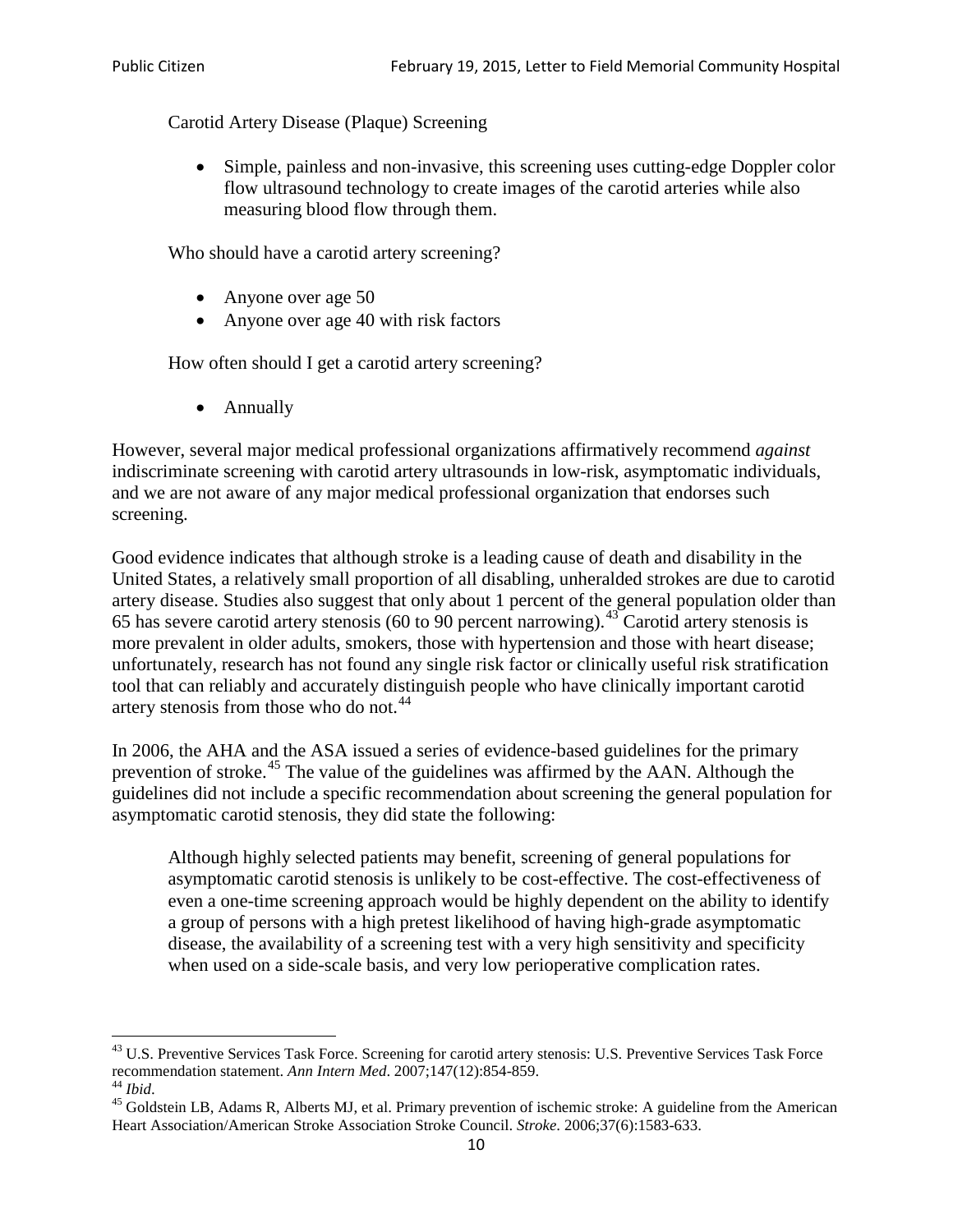These conditions for cost-effective screening are not met for carotid artery ultrasound screening of asymptomatic individuals in the general population, as discussed below.

In 2011, the AHA and the ASA issued updated guidelines for the primary prevention of stroke, the value of which was again affirmed by the  $AAN<sup>46</sup>$  $AAN<sup>46</sup>$  $AAN<sup>46</sup>$ . The updated guidelines stated the following:

Population screening for asymptomatic carotid artery stenosis is not recommended.

In 2014, the AHA and the ASA issued updated guidelines for the primary prevention of stroke.<sup>47</sup> The AAN again affirmed the value of the updated guidelines, and the American Association of Neurological Surgeons, the Congress of Neurological Surgeons, and the Preventive Cardiovascular Nurses Association endorsed them. The updated guidelines stated the following:

Screening low-risk populations for asymptomatic carotid artery stenosis is not recommended.

In 2007, the U.S. Preventive Services Task Force (USPSTF) issued an evidence-based grade D recommendation *against* screening for asymptomatic carotid artery stenosis in the general population.[48](#page-10-2) In making this a grade D recommendation, the USPSTF concluded with moderate certainty that for individuals with asymptomatic carotid artery stenosis, the benefits of screening do not outweigh the harms. It noted, in particular, the following:

#### **Importance**

Good evidence indicates that although stroke is a leading cause of death and disability in the United States, a relatively small proportion of all disabling, unheralded strokes is due to [carotid artery stenosis].

#### **Detection**

The most feasible screening test for severe [carotid artery stenosis] (for example, 60% to 99% stenosis) is duplex ultrasonography. Good evidence indicates that this test has moderate sensitivity and specificity and yields many false-positive results. A positive result on duplex ultrasonography is often confirmed by digital subtraction angiography, which is more accurate but can cause serious adverse events. Noninvasive confirmatory tests, such as magnetic resonance angiography, involve some inaccuracy. Given these facts, some people with false-positive test results may receive unnecessary invasive carotid endarterectomy surgery.

<span id="page-10-0"></span><sup>&</sup>lt;sup>46</sup> Goldstein LB, Bushnell CD, Adams RJ, et al. Guidelines for the primary prevention of stroke: A guideline for healthcare professionals from the American Heart Association/American Stroke Association. *Stroke*.<br>2011;42(2):517-584. [see page 1 for title, authors, ANA affirmation; see page 25 for recommendation]

<span id="page-10-1"></span><sup>&</sup>lt;sup>47</sup> Meschia JF, Bushnell C, Goden-Albala B, et al. Guidelines for the primary prevention of stroke: A statement for healthcare professionals from the American Heart Association/American Stroke Association. *Stroke*. 2014;45(12):3754-3832. [see page 1 for title, authors, ANA affirmation and other endorsements; see page 30 for

recommendation]

<span id="page-10-2"></span><sup>&</sup>lt;sup>48</sup> U.S. Preventive Services Task Force. Screening for carotid artery stenosis: U.S. Preventive Services Task Force recommendation statement. *Ann Intern Med*. 2007;147(12):854-9.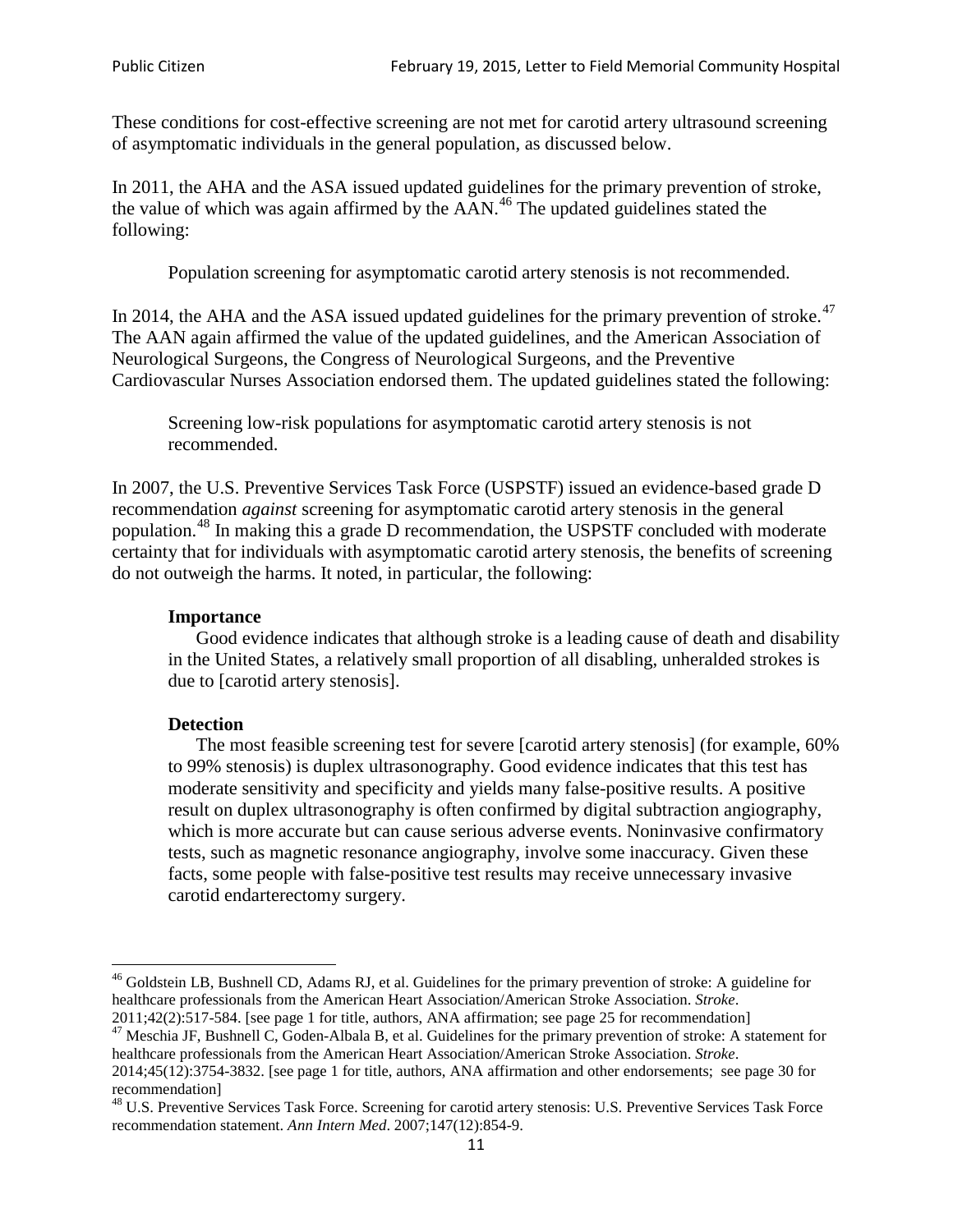### **Benefits of Detection and Early Intervention**

Good evidence indicates that in selected, high-risk trial participants with asymptomatic severe [carotid artery stenosis], carotid endarterectomy by selected surgeons reduces the 5-year absolute incidence of all strokes or perioperative death by approximately 5%. These benefits would be less among asymptomatic people in the general population. For the general primary care population, the benefits are judged to be no greater than small.

### **Harms of Detection and Early Intervention**

Good evidence indicates that both the testing strategy and the treatment with carotid endarterectomy can cause harms. A testing strategy that includes angiography will itself cause some strokes. A testing strategy that does not include angiography will cause some strokes by leading to carotid endarterectomy in people who do not have severe [carotid artery stenosis]. In excellent centers, carotid endarterectomy is associated with a 30-day stroke or mortality rate of about 3%; some areas have higher rates. These harms are judged to be no less than small.

In July 2014, the USPSTF issued an updated recommendation against screening for asymptomatic carotid artery stenosis in the general population.<sup>[49](#page-11-0)</sup> In reaffirming its prior recommendation, the USPSTF concluded with moderate certainty that the harms of screening for asymptomatic carotid artery stenosis outweigh the benefits. The USPSTF presented the following updated rationale: $50$ 

#### **Importance**

Stroke is a leading cause of death and disability in the United States. Although asymptomatic carotid artery stenosis is a risk factor for stroke, it causes a relatively small proportion of strokes.

#### **Detection**

The most feasible screening test for carotid artery stenosis (defined as 60% to 99% stenosis) is ultrasonography. Although adequate evidence indicates that this test has high sensitivity and specificity, in practice, ultrasonography yields many false-positive results in the general population, which has a low prevalence of carotid artery stenosis (approximately 0.5% to 1%). There are no externally validated, reliable tools that can determine who is at increased risk for carotid artery stenosis or for stroke when carotid artery stenosis is present. Adequate evidence indicates that the accuracy of screening by auscultation of the neck is poor.

# **Benefits of Detection and Early Intervention**

There is no direct evidence on the benefits of screening for carotid artery stenosis. Adequate evidence indicates that in selected trial participants with asymptomatic carotid artery stenosis, carotid endarterectomy (CEA) performed by selected surgeons reduces the absolute incidence of all strokes or perioperative death by approximately 3.5%

<span id="page-11-0"></span><sup>&</sup>lt;sup>49</sup> LeFevre on behalf of the U.S. Preventive Services Task Force. Screening for asymptomatic carotid artery stenosis: U.S. Preventive Services Task Force Recommendation Statement. *Ann Intern Med*. Published online July 8, 2014. doi:10.7326/M14-1333. <sup>50</sup> *Ibid*.

<span id="page-11-1"></span>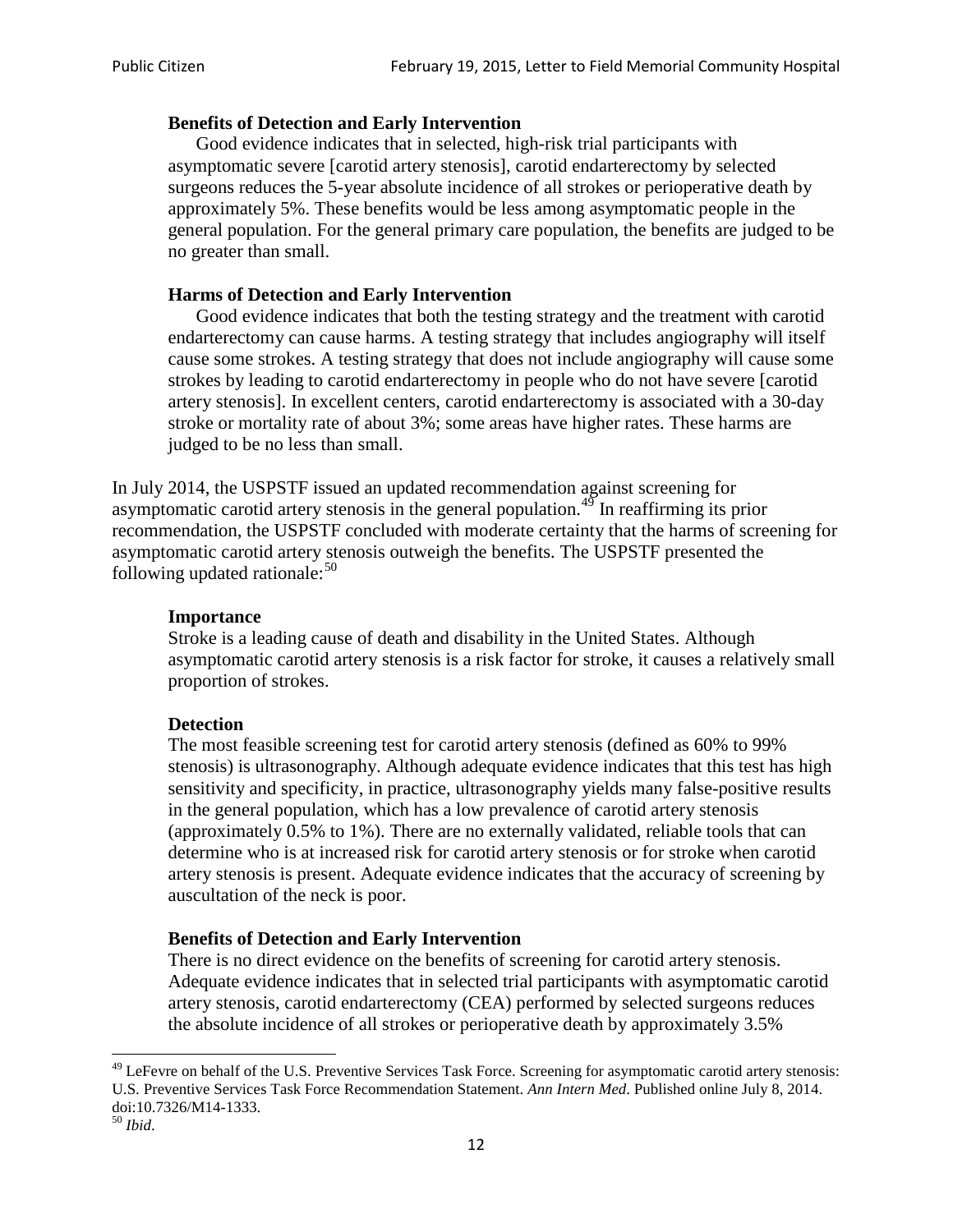compared with (outdated) medical management. However, this difference is probably smaller with current optimal medical management. The magnitude of these benefits would be smaller in asymptomatic persons in the general population. For the general primary care population, the magnitude of benefit is small to none. There is no evidence that identification of asymptomatic carotid artery stenosis leads to any benefit from adding or increasing medication doses (beyond current standard medical therapy for cardiovascular disease prevention).

# **Harms of Detection and Early Intervention**

Adequate evidence indicates that both the testing strategy for carotid artery stenosis and treatment with CEA can cause harms. Although screening with ultrasonography has few direct harms, all screening strategies, including those with or without confirmatory tests (that is, digital subtraction or magnetic resonance angiography), have imperfect sensitivity and specificity and could lead to unnecessary interventions and result in serious harms. In selected centers similar to those in the trials, CEA is associated with a 30-day stroke or mortality rate of approximately 2.4%; reported rates are as high as approximately 5% in low-volume centers and 6% in certain states. Myocardial infarctions are reported in 0.8% to 2.2% of patients after CEA. The 30-day stroke or mortality rate after carotid angioplasty and stenting (CAAS) is approximately 3.1% to 3.8%. The overall magnitude of harms of screening and subsequent treatment of asymptomatic carotid artery stenosis is small to moderate depending on patient population, surgeon, center volume, and geographic location.

In 2007, the American Society of Neuroimaging, with co-sponsorship by the Society of Vascular and Interventional Neurology, issued evidence-based recommendations on the screening of asymptomatic carotid artery disease in the general population and selected subsets of patients.<sup>[51](#page-12-0)</sup> These societies issued a grade E recommendation *against* screening for carotid artery stenosis in the general population or in a selected population based on age, gender or any other variable alone. The criteria for a grade E recommendation were that the prevalence of disease may be high or low but detection and treatment is documented to have no benefit, or prevalence of disease is low. They also issued a grade A recommendation that screening of selective subpopulations of adults age 65 or older with at least three cardiovascular risk factors (hypertension, coronary artery disease, current cigarette smoking or hyperlipidemia) needs to be considered. The criteria of a grade A recommendation were that the prevalence of disease is high and detection and treatment is of documented benefit.

In 2011, the Society for Vascular Surgery issued a position statement recommending ultrasound screening of carotid arteries only for high-risk individuals age 55 or older, taking into account cardiovascular risk factors, such as a history of hypertension, diabetes mellitus, smoking,

<span id="page-12-0"></span><sup>&</sup>lt;sup>51</sup> Oureshi AI, Alexandrov AV, Tegeler CH, et al. Guidelines for screening of extracranial carotid artery disease: a statement for healthcare professionals from the multidisciplinary practice guidelines committee of the American Society of Neuroimaging; cosponsored by the Society of Vascular and Interventional Neurology. *J Neuroimaging*. 2007;17(1):19-47.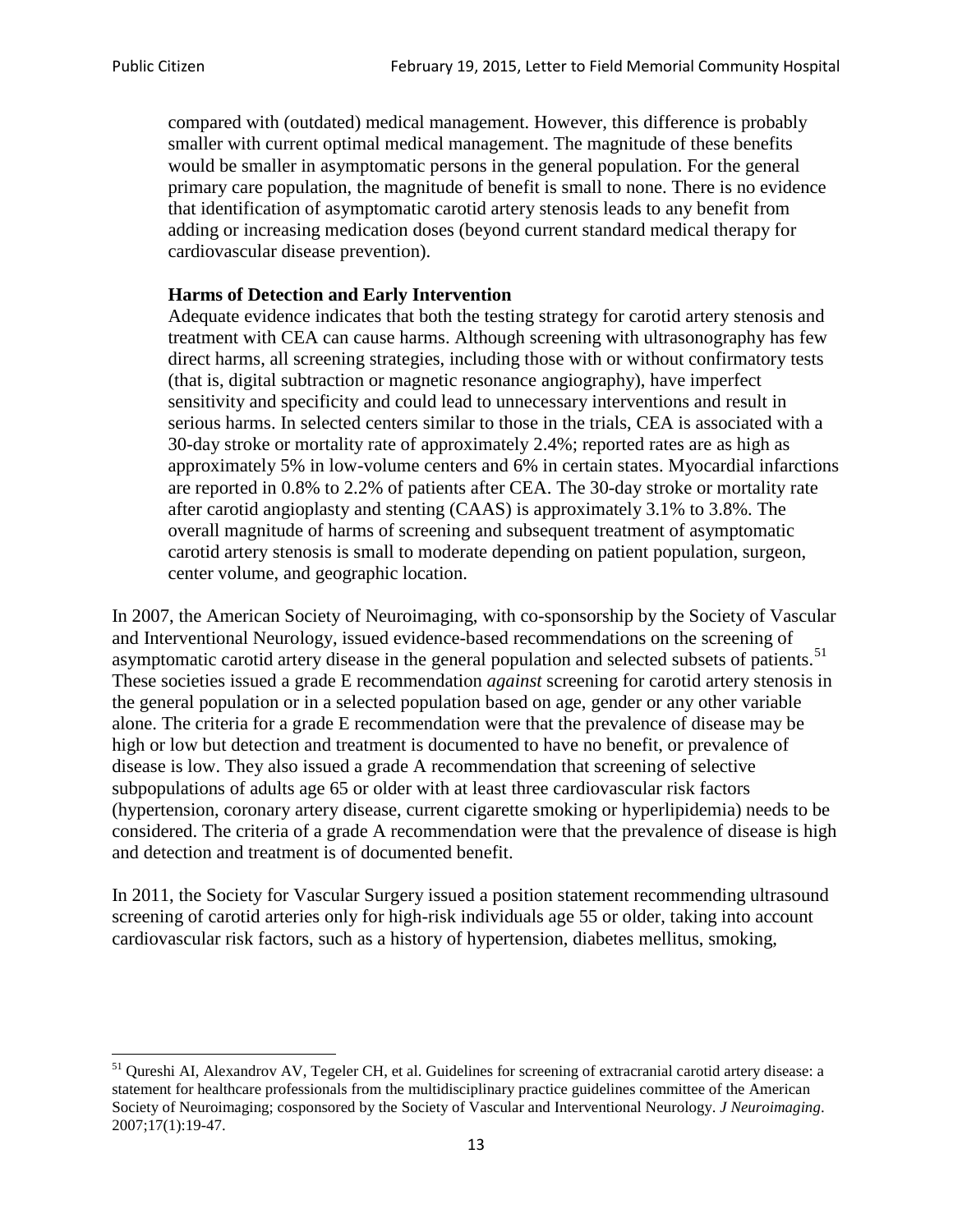hypercholesterolemia, or known cardiovascular disease.<sup>[52](#page-13-0)</sup> The position statement provided little substantive evidence to support this recommendation.

Thus, screening for carotid artery stenosis with ultrasound in the general, asymptomatic population has *not* been shown to significantly improve clinical outcomes, and numerous medical professional organizations strongly recommend against such screening.

# **C. Abdominal Aortic Aneurysm Ultrasound:**

The Life Line Screening online promotional materials state:<sup>[53](#page-13-1)</sup>

An Abdominal Aortic Aneurysm (AAA), a specific kind of aneurysm, is a condition in which the lining of the blood vessel called the aorta is enlarged within the abdomen. Abdominal aortic aneurysms pose a threat because they are usually silent until a medical emergency occurs.

The abdominal aorta is the largest blood vessel in the body and the main artery that originates in the heart. As the lining weakens from age and other risk factors, the vessel wall thins and expands. …

Screening for Aortic Aneurysms

• A painless, non-invasive procedure, an abdominal aortic aneurysm screening requires you to lie on your back while a technician uses ultrasound to take images and measurements of your abdominal aorta. …

Who should have an aortic aneurysm screening?

• Anyone with risk factors

How often should I get an aortic aneurysm screening?

• Annually

By definition, an AAA is present when aortic diameter equals or exceeds 3.0 cm (slightly more than one inch).<sup>[54](#page-13-2)</sup> Most people who have an AAA show no signs or symptoms until it ruptures. The strongest risk factor for *rupture* of an AAA is the aortic diameter.<sup>[55](#page-13-3)</sup> Thus, risk of AAA rupture rises with increasing size of the aneurysm. AAAs with a diameter between 3.0 and 3.9

<span id="page-13-0"></span><sup>&</sup>lt;sup>52</sup> Society for Vascular Surgery. SVS position statement on vascular screenings. January 2011. http://www.vascularweb.org/about/positionstatements/Pages/svs-position-statement-on-vascular-screening.aspx.<br>Accessed January 14, 2015.

<span id="page-13-1"></span>Accessed January 14, 2015.<br>
Sa Life Line Screening. Abdominal aortic aneurysm screening. http://www.lifelinescreening.com/What-We-<br>
Do/What-We-Screen-For/Abdominal-Aortic-Aneurysms. Accessed January 9, 2015.

<span id="page-13-2"></span> $\frac{1}{54}$  Fleming C, Whitlock EP, Beil TL, Lederle FA. Screening for abdominal aortic aneurysm: A best-evidence systematic review for the U.S. Preventive Services Task Force. *Ann Intern Med.* 2005;142(3):203-211.<br><sup>55</sup> Lederle FA, Johnson GR, Wilson SE, et al. Rupture rate of large abdominal aortic aneurysms in patients refusing

<span id="page-13-3"></span>or unfit for elective repair. *JAMA*. 2002;287(22):2968-2972.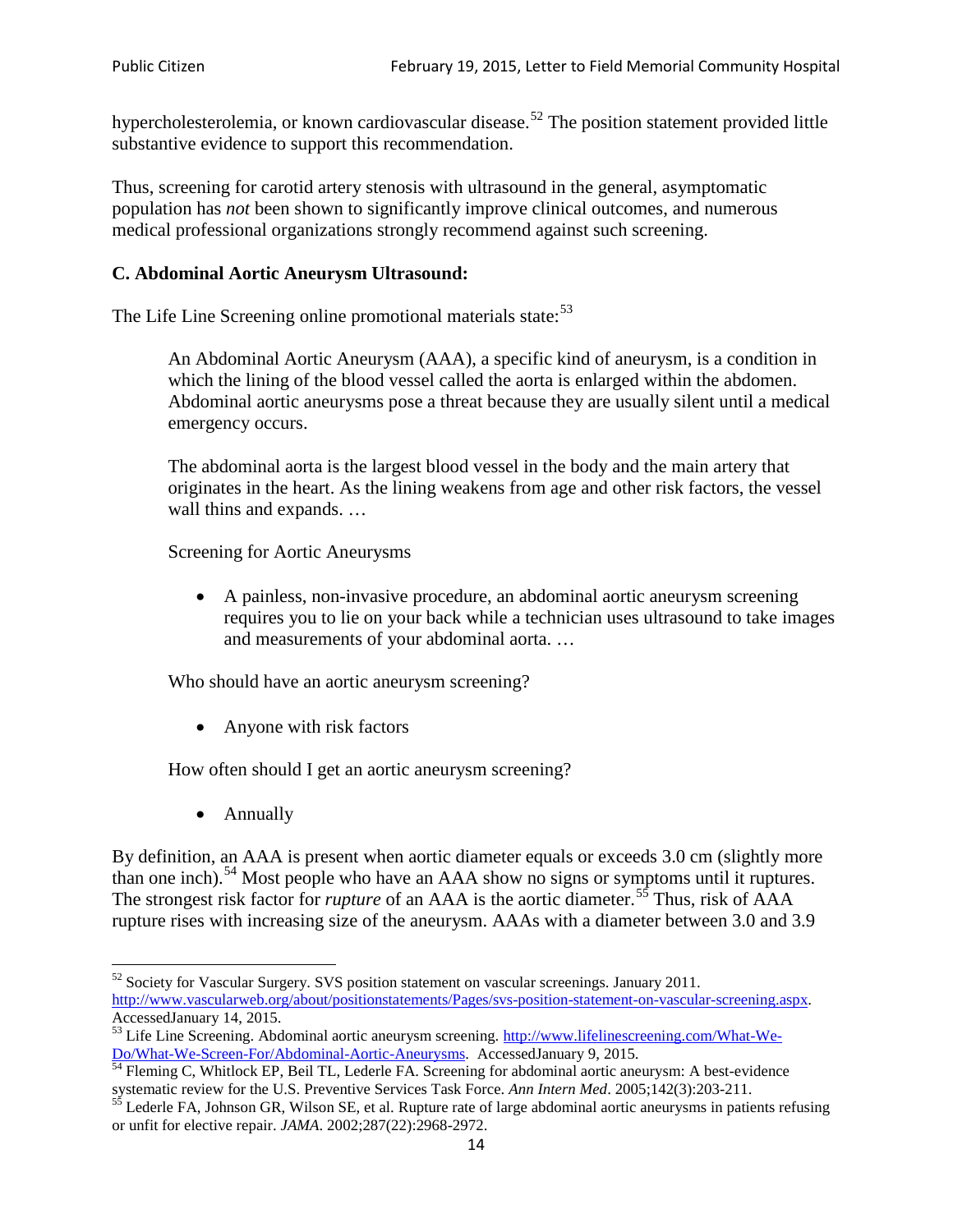cm have an essentially 0 percent annual rupture risk; those with between 4.0 and 4.9 cm have a 1 percent risk; and those between 5.0 and 5.9 cm have a 11 percent annual rupture risk.<sup>[56](#page-14-0)</sup>

In a study of an unselected general population in the U.K., the prevalence of AAA was six times greater in men than women for all age groups.<sup>[57](#page-14-1)</sup> For men not screened for  $AAA$ , almost all deaths from ruptured AAAs occurred after age 65, with more than half occurring before age 80.<sup>[58](#page-14-2)</sup> For women not screened for AAA, the majority of AAA-related deaths occurred after age 80.<sup>[59](#page-14-3)</sup>

Several major medical professional organizations affirmatively recommend one-time ultrasound screening for AAAs *only in certain high-risk individuals* given the epidemiology of AAAs described above, and we are not aware of any major medical professional organization that endorses indiscriminate ultrasound screening for AAAs in low-risk, asymptomatic individuals.

In 2005, the USPSTF issued the following evidence-based recommendations for AAA screening:  $60$ 

(1) A grade B recommendation for one-time screening for AAA by ultrasonography in men age 65 to 75 who have ever smoked. In making this a grade [B recommendation,](http://www.uspreventiveservicestaskforce.org/uspstf/gradespre.htm#brec) the USPSTF offered the following rationale:

> The USPSTF found good evidence that screening for AAA and surgical repair of large AAAs ( $\geq$ 5.5 cm) in men age 65 to 75 years who have ever smoked (current and former smokers) leads to decreased AAA-specific mortality. There is good evidence that abdominal ultrasonography, performed in a setting with adequate quality assurance (that is, in an accredited facility with credentialed technologists), is an accurate screening test for AAA. There is also good evidence of important harms of screening and early treatment, including an increased number of surgeries with associated clinically significant morbidity and mortality, and short-term psychological harms. On the basis of the moderate magnitude of net benefit, the USPSTF concluded that the benefits of screening for AAA in men age 65 to 75 years who have ever smoked outweigh the harms.

(2) No recommendation for or against screening for AAA in men age 65 to 75 who have *never* smoked. In making this grade C recommendation, the USPSTF offered the following rationale:

> The USPSTF found good evidence that screening for AAA in men age 65 to 75 years who have never smoked leads to decreased AAA-specific mortality. There is, however, a lower prevalence of large AAAs in men who have never smoked

<span id="page-14-0"></span><sup>&</sup>lt;sup>56</sup> LeFevre ML on behalf of the U.S. Preventive Services Task Force. Screening for abdominal aortic aneurysm: U.S. Preventive Services Task Force recommendation statement. *Ann Intern Med*. Online June 24, 2014. doi:

<span id="page-14-1"></span><sup>10.7326/</sup>M14-1204.<br> $57$  Scott RA, Bridgewater SG, Ashton HA. Randomized clinical trial of screening for abdominal aortic aneurysm in women. *Br J Surg.* 2002;89(3):283-285.

<span id="page-14-4"></span><span id="page-14-3"></span>

<span id="page-14-2"></span><sup>&</sup>lt;sup>58</sup> *Ibid.*<br><sup>59</sup> *Ibid.* 2002;<br><sup>60</sup> U.S. Preventive Services Task Force. Screening for abdominal aortic aneurysm: Recommendation statement. *Ann Intern Med*. 2005;142(3):198-202.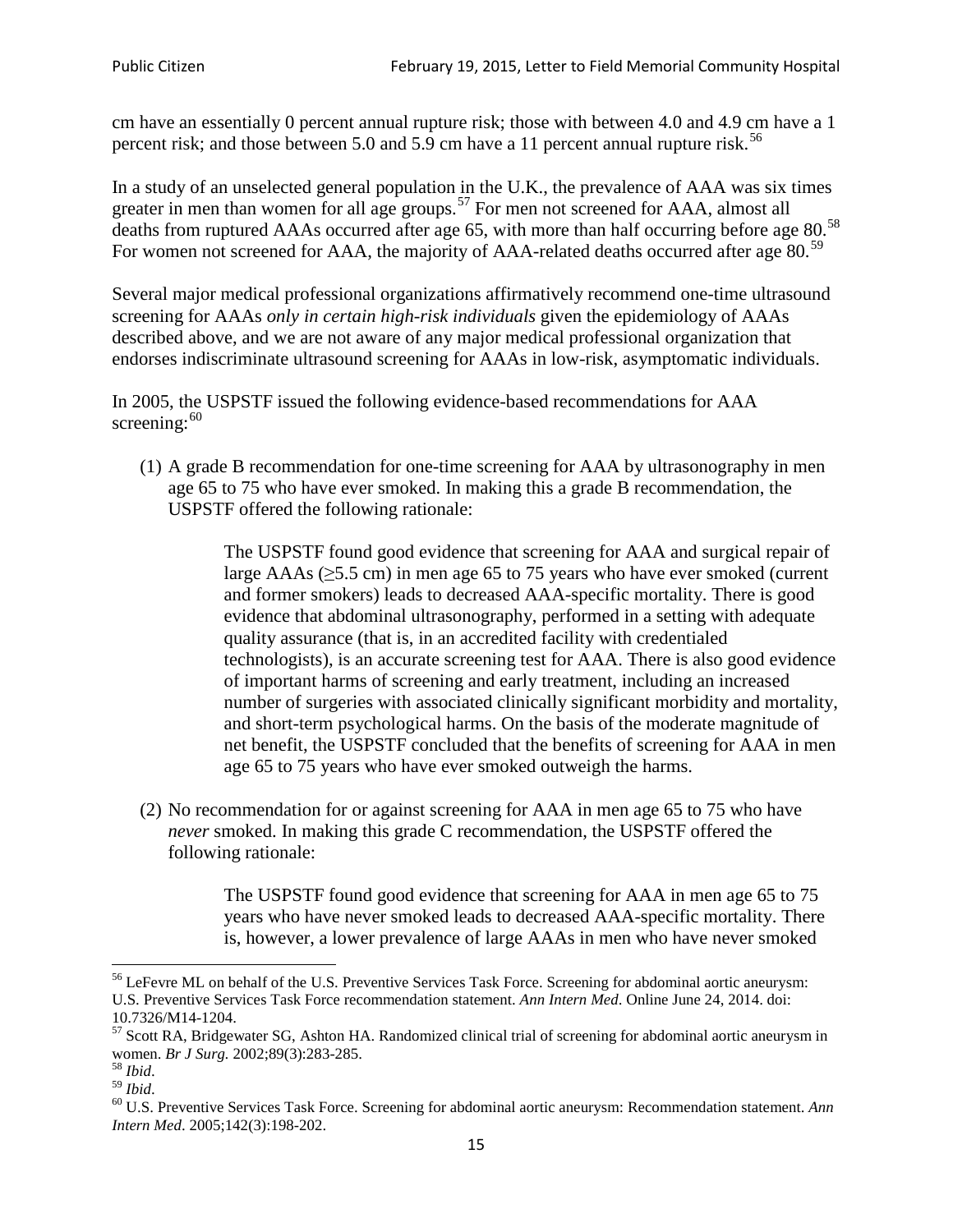compared with men who have ever smoked; thus, the potential benefit from screening men who have never smoked is small. There is good evidence that screening and early treatment lead to important harms, including an increased number of surgeries with associated clinically significant morbidity and mortality, and short-term psychological harms. The USPSTF concluded that the balance between the benefits and harms of screening for AAA is too close to make a general recommendation in this population.

(3) A grade D recommendation *against* routine screening for AAA in women. In making this a grade D recommendation, the USPSTF offered the following rationale:

> Because of the low prevalence of large AAAs in women, the number of AAArelated deaths that can be prevented by screening this population is small. There is good evidence that screening and early treatment result in important harms, including an increased number of surgeries with associated morbidity and mortality, and psychological harms. The USPSTF concluded that the harms of screening women for AAA therefore outweigh the benefits.

In June 2014, the USPSTF issued a revised recommendation statement, based on an updated review of the available evidence published between January 2004 and January 2013.<sup>[61](#page-15-0)</sup> The updated recommendations differ slightly from the 2005 recommendations and include the following: $62$ 

(1) A grade B recommendation for one-time screening for AAA with ultrasonography in men ages 65 to 75 who have ever smoked (no change from 2005). The USPSTF provided the following updated rationale for this unchanged recommendation:

> Four large, population-based, randomized, controlled trials (RCTs) show that invitation to 1-time screening for AAA is associated with reduced AAA-specific mortality in men. This benefit begins 3 years after testing and persists up to 15 years. In addition, risk reduction for AAA rupture and emergency surgery persists up to 10 to 13 years.

> In the 2 highest-quality trials, the relative reduction in AAA-specific mortality after 13 years was 42% to 66%. In the largest trial, where prevalence of AAA was approximately 5% in the screened group, screening was associated with an absolute risk reduction in death of 1.4 per 1000 men.

Abdominal aortic aneurysms are most prevalent in men who have ever smoked, occurring in approximately 6% to 7% of this population. This prevalence increases the importance of screening in these men because it maximizes the absolute benefit that could be achieved (that is, it improves the likelihood that

<span id="page-15-0"></span><sup>61</sup> Guirguis-Blake JM, Beil TL, Senger CA Whitlock EP. Ultrasonography screening for abdominal aortic aneurysms: A systematic review for the U.S. Preventive Services Task Force. *Ann Intern Med*. 2014;160(5):321- 329.

<span id="page-15-1"></span> $62$  LeFevre ML on behalf of the U.S. Preventive Services Task Force. Screening for abdominal aortic aneurysm: U.S. Preventive Services Task Force recommendation statement. *Ann Intern Med*. 2014;161(4):281-290..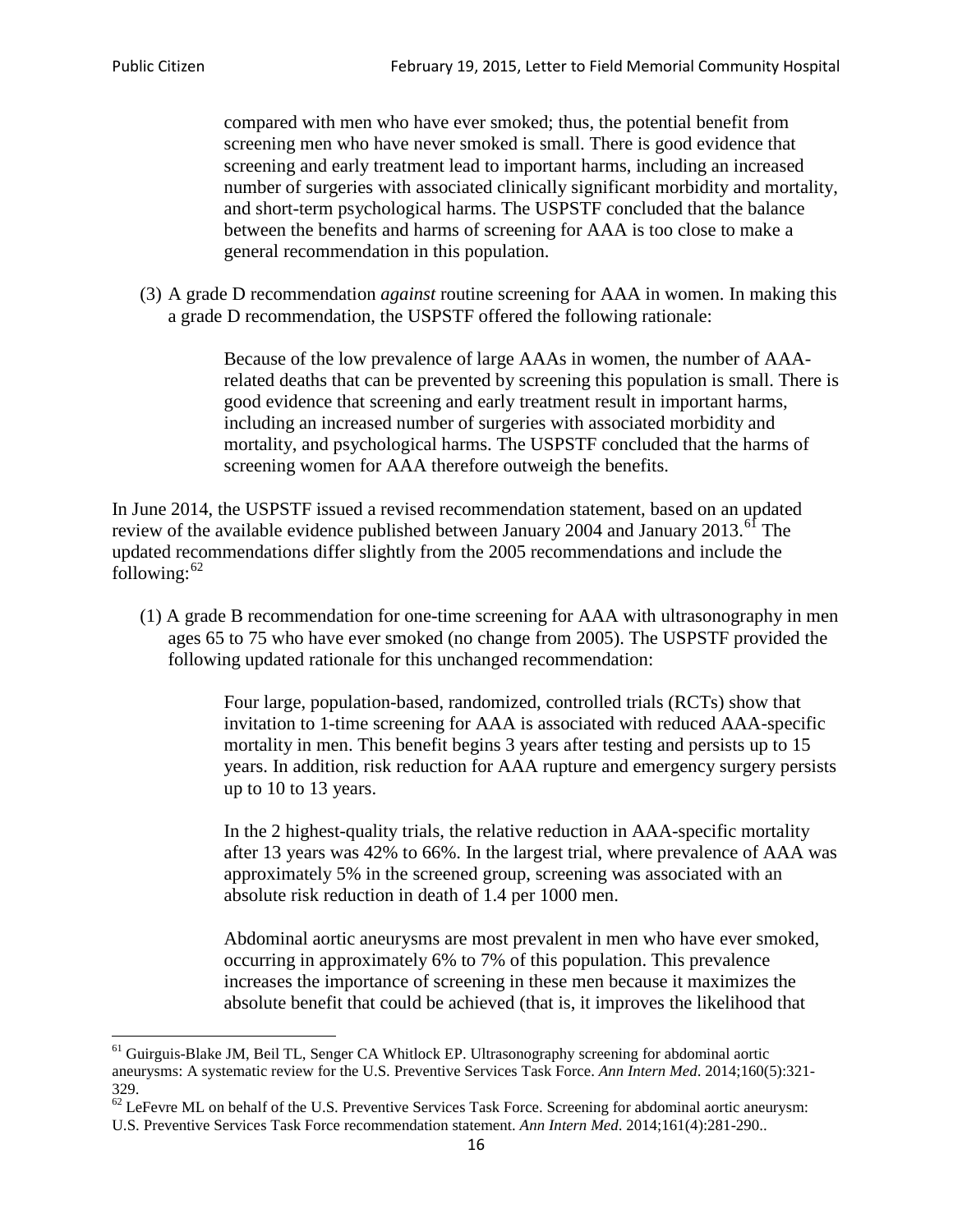men in this group will benefit from screening). Convincing evidence shows that 1-time screening with ultrasonography results in a moderate benefit in men aged 65 to 75 years who have ever smoked.

The USPSTF concluded with high certainty that screening for AAA with ultrasonography in men ages 65 to 75 who have ever smoked has a moderate net benefit.

(2) A grade C recommendation that clinicians *selectively* offer screening for AAA in men ages 65 to 75 who have never smoked rather than routinely screening all men in this group. Evidence indicates that the net benefit of screening all men ages 65 to 75 years who have never smoked is small. In determining whether this service is appropriate in individual cases, patients and clinicians should consider the balance of benefits and harms on the basis of evidence relevant to the patient's medical history, family history, other risk factors, and personal values. The USPSTF offered the following rationale for this new recommendation:

> Screening men overall reduces AAA-specific death, rupture, and emergency surgery. However, the lower prevalence of AAA in men who have never smoked (approximately 2%) substantially reduces the absolute benefit (that is, it greatly lowers the probability that men in this group will benefit from screening). Adequate evidence shows that 1-time screening for AAA with ultrasonography results in a small benefit in men aged 65 to 75 years who have never smoked.

The USPSTF also suggested the following clinical considerations with respect to this new recommendation:

Despite the demonstrated benefits of screening for AAA in men overall, the lower prevalence of AAA in male never-smokers versus male ever-smokers suggests that clinicians should consider a patient's risk factors and the potential for harm before screening for AAA rather than routinely offering screening to all male never-smokers. Important risk factors for AAA include older age and a firstdegree relative with an AAA; other risk factors include a history of other vascular aneurysms, coronary artery disease, cerebrovascular disease, atherosclerosis, hypercholesterolemia, obesity, and hypertension. Factors associated with a reduced risk for AAA include African American race, Hispanic ethnicity, and diabetes.

(3) An I statement concluding that the current evidence is insufficient to assess the balance of benefits and harms of screening for AAA in women ages 65 to 75 who have ever smoked. (An I statement means the USPSTF concludes that the current evidence is insufficient to assess the balance of benefits and harms of the service. Evidence may be lacking, of poor quality, or conflicting, and the balance of benefits and harms cannot be determined.) The USPSTF offered the following rationale for this draft statement:

> *Potential Preventable Burden.* A screening study in Sweden found that the prevalence of AAA in women aged 70 years was low (0.8%) for ever-smokers but increased to 2.0% for current smokers. A meta-analysis of individual-patient data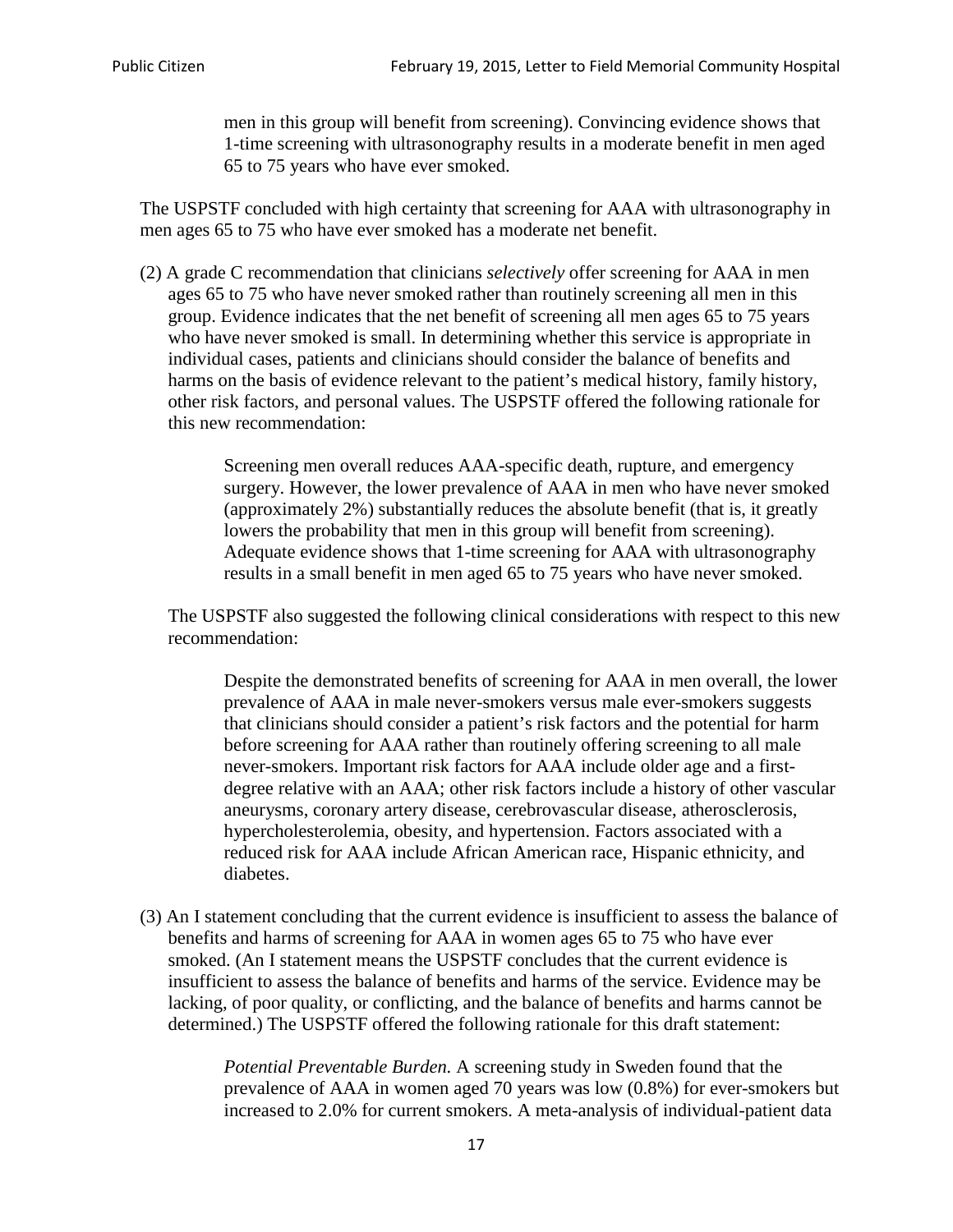found that women have a higher risk than men for AAA rupture at the same diameter (hazard ratio [HR], 3.76 [95% CI, 2.58 to 5.47]). However, AAAassociated deaths occur at an older age in women (at a time of increased competing causes of death and a declining benefit–risk ratio for operative interventions), with 70% of deaths occurring after age 80 years in women compared with fewer than 50% in men. In the only screening RCT that included women, most screen-detected AAAs in women were small (3.0 to 3.9 cm) and AAA-specific mortality was low in screened and unscreened women  $(<0.2\%)$ after 10 years.

*Potential Harms.* Four RCTs (primarily done in men) showed that screening for AAA doubled the rate of AAA-associated surgeries, largely driven by an increase in elective surgeries. Most screen-detected AAAs were below the 5.5-cm threshold for immediate repair. This finding generally results in long-term or lifelong surveillance and is probably associated with some amount of overtreatment, although the magnitude of this burden is difficult to quantify.

Most screening trials reported an associated decrease in emergency AAA repairs and a reduced 30-day mortality rate associated with emergency surgery in populations invited to screen, although mortality associated with elective surgery was not reduced. Operative mortality associated with AAAs is higher in women than in men (7% vs. 5% for open repair and 2% vs. 1% for endovascular repair, respectively).

*Costs.* In addition to the cost of ultrasonography screening (approximately \$100), the estimated potential associated cost of elective surgery to repair a screendetected AAA ranges from \$37 000 to \$43 000. Potential opportunity costs also may arise, because screening may take the place of other preventive activities that may be more beneficial to the patient.

*Current Practice.* Screening for AAA is provided as part of the "welcome-to-Medicare visit" for women who have a family history of AAA. However, the evidence is insufficient to accurately characterize current practice patterns related to screening for AAA in women.

A retrospective analysis from 2000 to 2010 used the National Inpatient Sample, a database that has a stratified 20% random sample of all nonfederal inpatient hospital admissions in the United States. This analysis found that women are more likely than men to have open surgery versus endovascular aneurysm repair (EVAR) for unruptured AAA (24% vs. 17%, respectively), potentially because of issues with access to the iliac artery (that is, smaller artery size) that may preclude endovascular management.

A retrospective review of 4026 AAA repairs in the Vascular Study Group of New England database (a voluntary registry from 30 academic and community hospitals in the 6 New England states) reported that women were more likely than men to have open surgery versus EVAR and to be older and have smaller aortic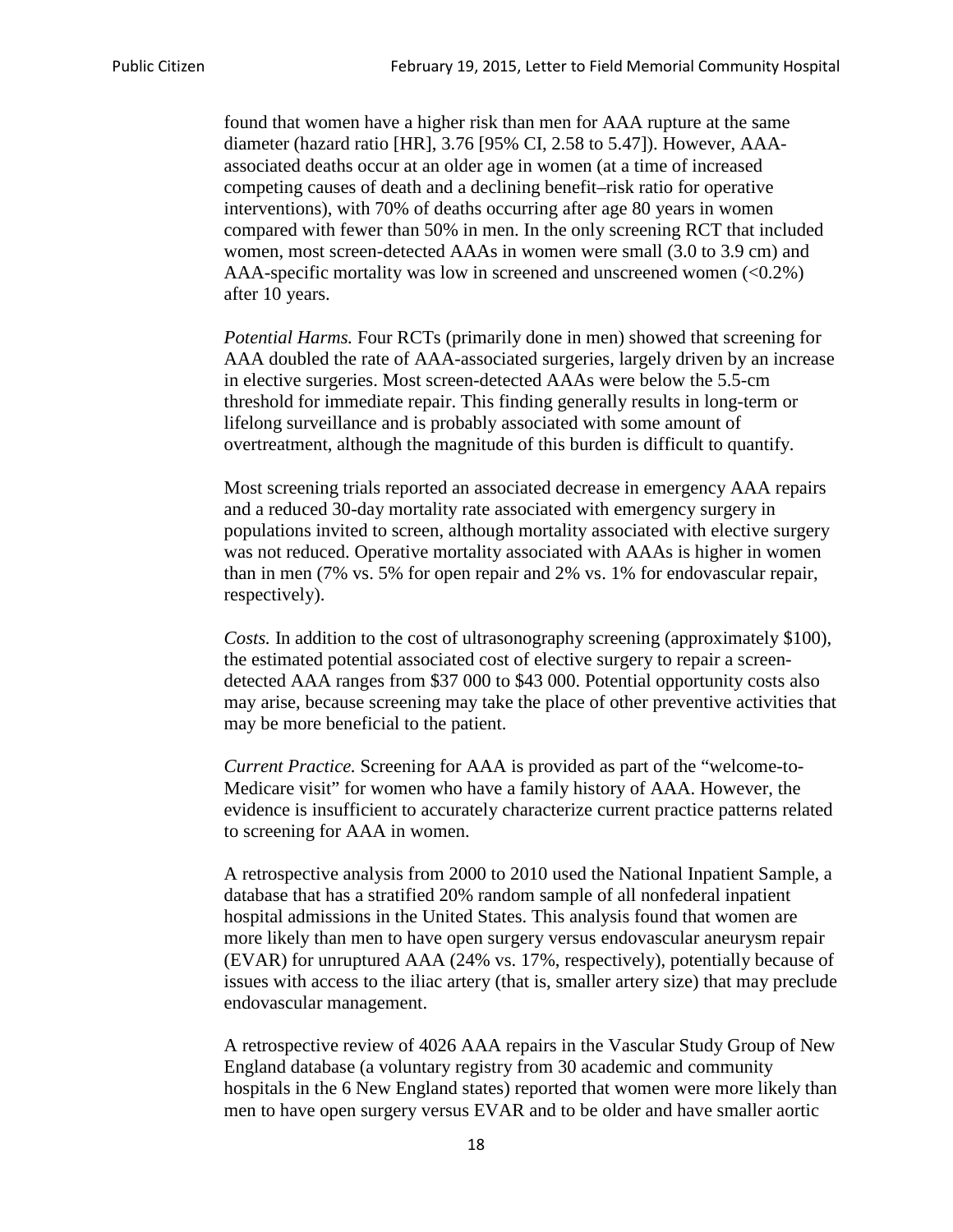diameters at the time of repair. Postoperative complications were higher in women than in men after elective EVAR or open repair, including emergency reoperations, dysrhythmias, leg ischemia or emboli, bowel ischemia, or need for discharge to another medical facility rather than home.

(4) A grade D recommendation *against* routine screening for AAA in women who have never smoked. The USPSTF offered the following rationale for this draft updated recommendation:

> The prevalence of AAA in women who have never smoked is low (0.03% to 0.60% in women aged 50 to 79 years). The evidence also shows no apparent benefit of screening for AAA in women. The USPSTF therefore concludes that adequate evidence shows that the absolute benefit of 1-time screening for AAA with ultrasonography in women who have never smoked can effectively be bounded at none or almost none.

In discussing the harms of detection and early treatment of AAAs, the USPSTF noted the following: $63$ 

In the available trials, groups invited to screening were approximately twice as likely as control groups to have any AAA surgery within 3 to 5 years, predominantly driven by an increase in elective surgeries. More than 90% of AAAs identified by screening were below the 5.5-cm threshold for immediate repair. Detecting smaller AAAs generally leads to long-term (potentially lifelong) surveillance.

A person's risk for death related to elective surgery for AAA is lower than that for death related to emergency surgery for rupture. However, the increase in the overall rates of detection and surgery in the screening groups still potentially represents a harm. A proportion of AAAs will never rupture because they do not advance or because a person dies of a competing cause.

The exact extent of overdiagnosis and overtreatment is difficult to estimate. One study from Massachusetts General Hospital reviewed 24 000 consecutive autopsies between 1952 and 1975 and found that 75% of the 473 patients who died with an undetected or unoperated AAA had a cause of death not related to the AAA (41% were >5.1 cm in diameter). Given that even elective treatment is associated with some risk for perioperative mortality, overtreatment is an important issue to consider when deciding whether to screen for this condition....

Convincing evidence shows that the harms associated with 1-time screening for AAA with ultrasonography are at least small in all populations and potentially higher in women because of their higher risk for operative mortality.

In 2011, the Society for Vascular Surgery issued a position statement on vascular screening recommending a one-time ultrasound screening for AAA for all men age 65 or older and

<span id="page-18-0"></span><sup>63</sup> *Ibid*.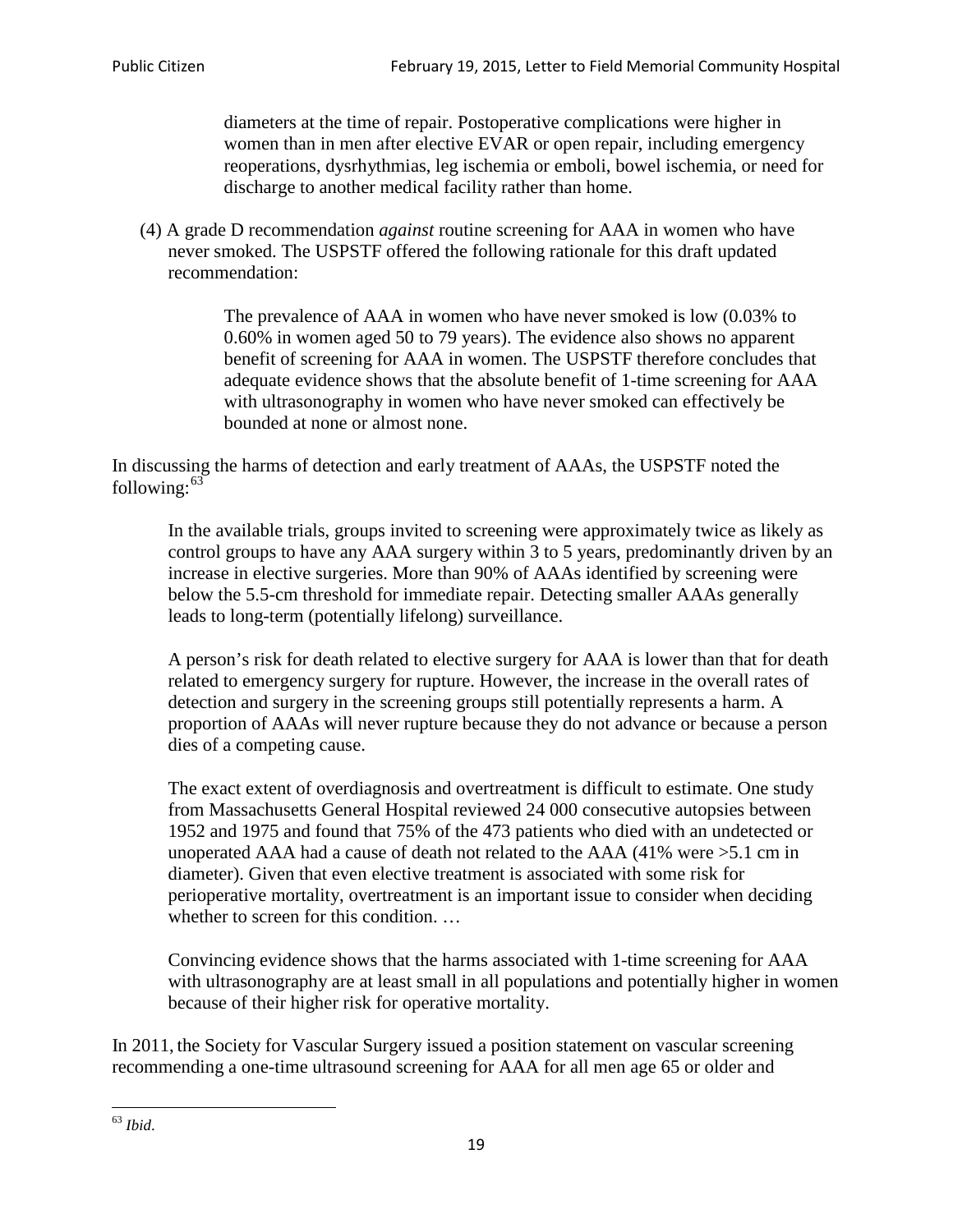screening men as early as age 55 who have a family history of AAA.<sup>[64](#page-19-0)</sup> The society also recommended one-time ultrasound screening for AAA for all women age 65 or older who have a family history of AAA or have smoked.

In 2012, the ACCF, American College of Radiology, American Institute of Ultrasound in Medicine, American Society of Echocardiography, American Society of Nephrology, Intersocietal Commission for the Accreditation of Vascular Laboratories, Society for Cardiovascular Angiography and Interventions, Society of Cardiovascular Computed Tomography, Society for Interventional Radiology, Society for Vascular Medicine, and Society for Vascular Surgery jointly issued evidence-based appropriate use criteria for noninvasive vascular testing (ultrasound and physiological testing) for a variety of possible indications.<sup>[65](#page-19-1)</sup> For each indication, these organizations classified the use of noninvasive vascular testing into one of the following three categories:

- **Appropriate:** The test is one in which the expected incremental information, combined with clinical judgment, exceeds the expected negative consequences — including the risks of the procedure itself and the downstream impact of poor test performance such as delay in diagnosis (false-negatives) or inappropriate diagnosis (false-positives) — by a sufficiently wide margin for the specific indication that the procedure is generally considered acceptable care and a reasonable approach for the indication.
- **Uncertain:** The test *may* be generally acceptable and *may* be a reasonable approach for the specific indication; uncertainty also implies that more research and/or patient information is needed to classify the indication definitively.
- **Inappropriate:** The test *is not* generally acceptable and *is not* a reasonable approach for the specific indication.

These organizations classify screening for AAA as *inappropriate* for anyone under age 65 with no history of smoking, except as noted below. They also classify such screening as *uncertain* for anyone 65 or older with no history of smoking.

These organizations did classify screening for AAA as *appropriate* for the following subgroups:

- Adults older than age 60 with a first-degree relative with an AAA.
- Adults age 65 or older who are current or former smokers.

In summary, the USPSTF and many other major medical professional organizations recommended against routine screening for AAA, or designate such screening as inappropriate for those individuals who are not at high risk for developing AAA. Screening for AAA in the

<span id="page-19-0"></span><sup>64</sup> Society for Vascular Surgery. SVS Position Statement on Vascular Screenings. January 2011. [http://www.vascularweb.org/about/positionstatements/Pages/svs-position-statement-on-vascular-screening.aspx.](http://www.vascularweb.org/about/positionstatements/Pages/svs-position-statement-on-vascular-screening.aspx) 

<span id="page-19-1"></span>Accessed August 21, 2014.<br><sup>65</sup> Mohler ER, Gornik HL, Gerhard-Herman M, et al. ACCF/ACR/AIUM/ASE/ASN/ICAVL/SCAI/SCCT/SIR/ SVM/SVS 2012 appropriate use criteria for peripheral vascular ultrasound and physiological testing part I: Arterial ultrasound and physiological testing*. J Am Coll Cardiol*. 2012;60(3):242-276.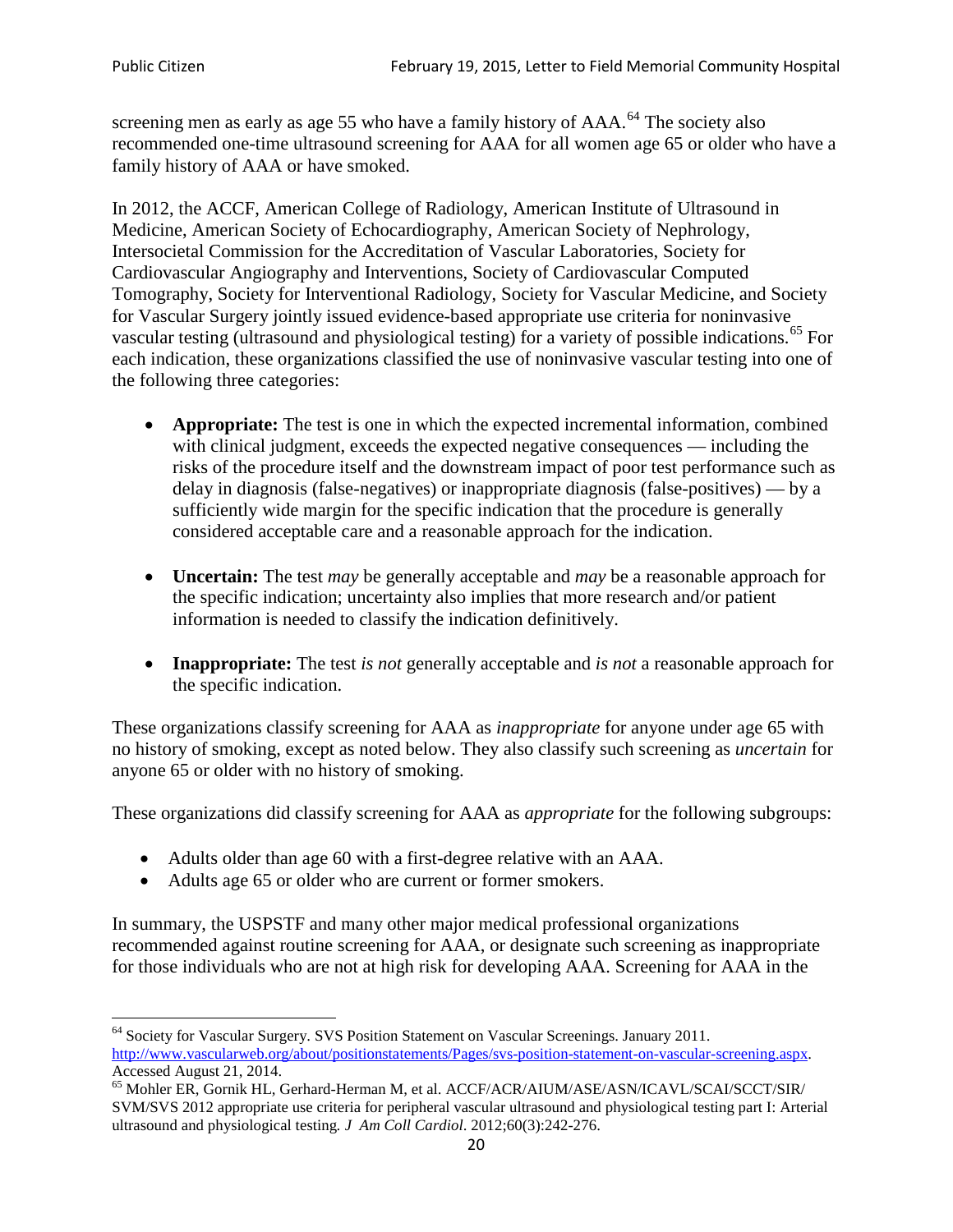general, asymptomatic population has *not* been shown to significantly improve clinical outcome and is likely to do more harm than good.

### **D. Peripheral Arterial Disease Test:**

The Life Line Screening online promotional materials state:<sup>[66](#page-20-0)</sup>

Peripheral Arterial Disease (PAD), more commonly known as hardening of the arteries, affects about eight million Americans. It is a condition in which the large and mediumsized arteries supplying blood to the legs become narrow or clogged, constricting the flow of blood. PAD is caused by atherosclerosis, a gradual process in which cholesterol and scar tissue build up, forming a substance called plaque that clogs the artery. PAD not only causes pain and disability, it also is associated with a much higher risk of heart disease. …

Peripheral Arterial Disease Screening

o A quick, easy and non-invasive procedure, PAD screening is done by using the ankle-brachial index (ABI). After removing your socks and shoes, you will have pressure cuffs placed around your upper arms and ankles. A small ultrasound device will then measure the systolic blood pressure in your limbs. …

Who should have a peripheral arterial disease screening?

• Anyone with risk factors

How often should I get a peripheral arterial disease screening?

• Annually

In 2012, the ACCF, American College of Radiology, American Institute of Ultrasound in Medicine, American Society of Echocardiography, American Society of Nephrology, Intersocietal Commission for the Accreditation of Vascular Laboratories, Society for Cardiovascular Angiography and Interventions, Society of Cardiovascular Computed Tomography, Society for Interventional Radiology, Society for Vascular Medicine, and Society for Vascular Surgery jointly issued evidence-based appropriate use criteria for noninvasive vascular testing (ultrasound and physiological testing) for a variety of possible indications. These appropriate use criteria identify the following as the only appropriate indications for lower extremity artery testing with ABI: patients with diminished pulses, femoral bruit, age greater than 50 with diabetes or smoking, or age greater than 70, which is consistent with ACC/AHA PAD guidelines. The evaluation with ABI for those younger than 50 and those with diabetes was classified as uncertain.<sup>[67](#page-20-1)</sup>

<span id="page-20-0"></span><sup>&</sup>lt;sup>66</sup> Life Line Screening. Peripheral arterial disease screening. [http://www.lifelinescreening.com/What-We-Do/What-](http://www.lifelinescreening.com/What-We-Do/What-We-Screen-For/Peripheral-Arterial-Disease)[We-Screen-For/Peripheral-Arterial-Disease.](http://www.lifelinescreening.com/What-We-Do/What-We-Screen-For/Peripheral-Arterial-Disease) Accessed January 9, 2015.<br><sup>67</sup> Mohler ER, Gornik HL, Gerhard-Herman M, et al. ACCF/ACR/AIUM/ASE/ASN/ICAVL/SCAI/SCCT/SIR/

<span id="page-20-1"></span>SVM/SVS 2012 appropriate use criteria for peripheral vascular ultrasound and physiological testing part I: Arterial ultrasound and physiological testing. *J Am Coll Cardiol*. 2012;60(3):242-276.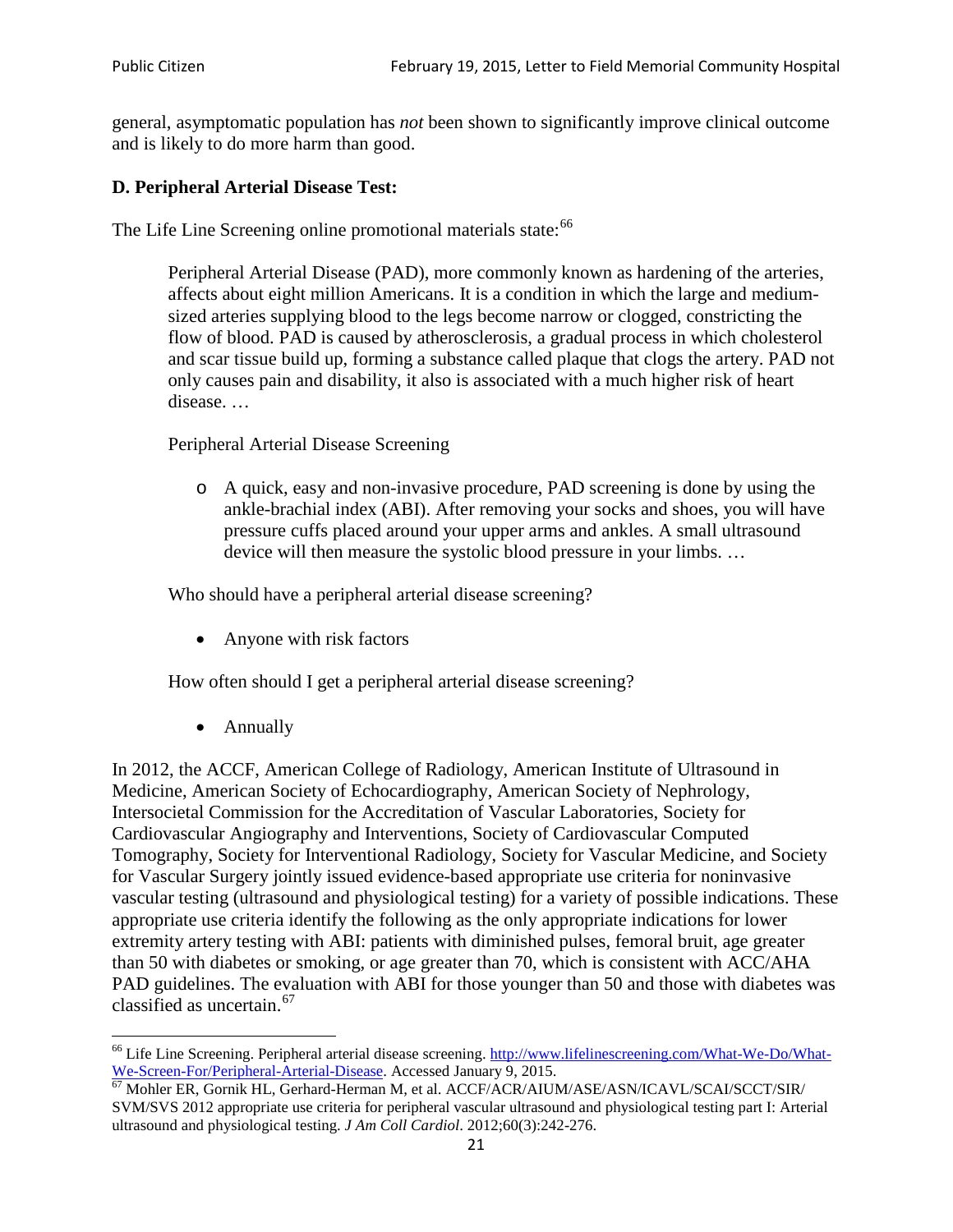In 2013, the USPSTF, based on a systematic review of the scientific literature,<sup>[68](#page-21-0)</sup> issued a grade I statement on ABI testing, concluding that the current evidence is *insufficient* to assess the balance of benefits and harms of screening for peripheral artery disease and cardiovascular disease risk assessment with ABI in adults.<sup>[69](#page-21-1)</sup> In making this statement, the USPSTF noted the following regarding its assessment of the possible benefits and harms of ABI screening:

#### **Benefits of Detection and Early Treatment**

The USPSTF found no evidence that screening for and treatment of PAD in asymptomatic patients leads to clinically important benefits. It also reviewed the potential benefits of adding the ABI to the Framingham Risk Score (FRS) and found evidence that this results in some patient risk reclassification; however, how often the reclassification is appropriate or whether it results in improved clinical outcomes is not known.

Determining the overall benefit of ABI testing requires not only evidence on appropriate risk reclassification but also evidence that this reclassification leads to treatments shown to improve clinical outcomes. One randomized trial found that aspirin did not reduce [cardiovascular disease] events in patients with a low ABI. No studies assessed the effect of lipid-lowering therapy or other cardiovascular risk reduction interventions in patients with asymptomatic PAD and no known diagnosis of [cardiovascular disease] or diabetes. The USPSTF found inadequate evidence that early treatment of screen-detected PAD leads to improvement in clinical outcomes.

#### **Harms of Detection and Early Treatment**

The USPSTF found no studies addressing the magnitude of harms of screening for PAD with the ABI; however, the direct harms to the patient of screening itself, beyond the time needed for the test, are probably minimal. Other harms resulting from testing may include false-positive results, exposure to gadolinium or contrast dye if magnetic resonance angiography (MRA) or computed tomography angiography (CTA) is used to confirm diagnosis, anxiety, labeling, and opportunity costs.

The USPSTF found inadequate evidence on the harms of early treatment of screendetected PAD. One study showed that low-dose aspirin treatment in asymptomatic patients with a low ABI may increase bleeding. Additional harms associated with treatment include use of unnecessary medications (or higher doses) and their resulting adverse effects and discontinuation of medications known to be effective in patients with established coronary artery disease (CAD) if the patient is reclassified to a lower risk category on the basis of a normal ABI.

We are not aware of any major medical professional organization that endorses such screening for peripheral vascular disease with ABI in the general asymptomatic population.

Moreover, treatment benefits for asymptomatic individuals with screen-detected PAD are not well established, and there appear to be no studies that directly assess the impact of screening

<span id="page-21-0"></span><sup>&</sup>lt;sup>68</sup> Lin JS, Olson CM, Johnson ES, Whitlock EP. The ankle-brachial index for peripheral artery disease screening and cardiovascular disease prediction among asymptomatic adults: A systematic evidence review for the U.S. Preventive Services Task Force. *Ann Intern Med.* 2013;159(5):333-341.<br><sup>69</sup> Moyer VA, U.S. Preventive Services Task Force. Screening for peripheral artery disease and cardiovascular

<span id="page-21-1"></span>disease risk assessment with the ankle–brachial index in adults: U.S. Preventive Service Task Force recommendation statement. *Ann Intern Med.* 2013;159(5):342-348.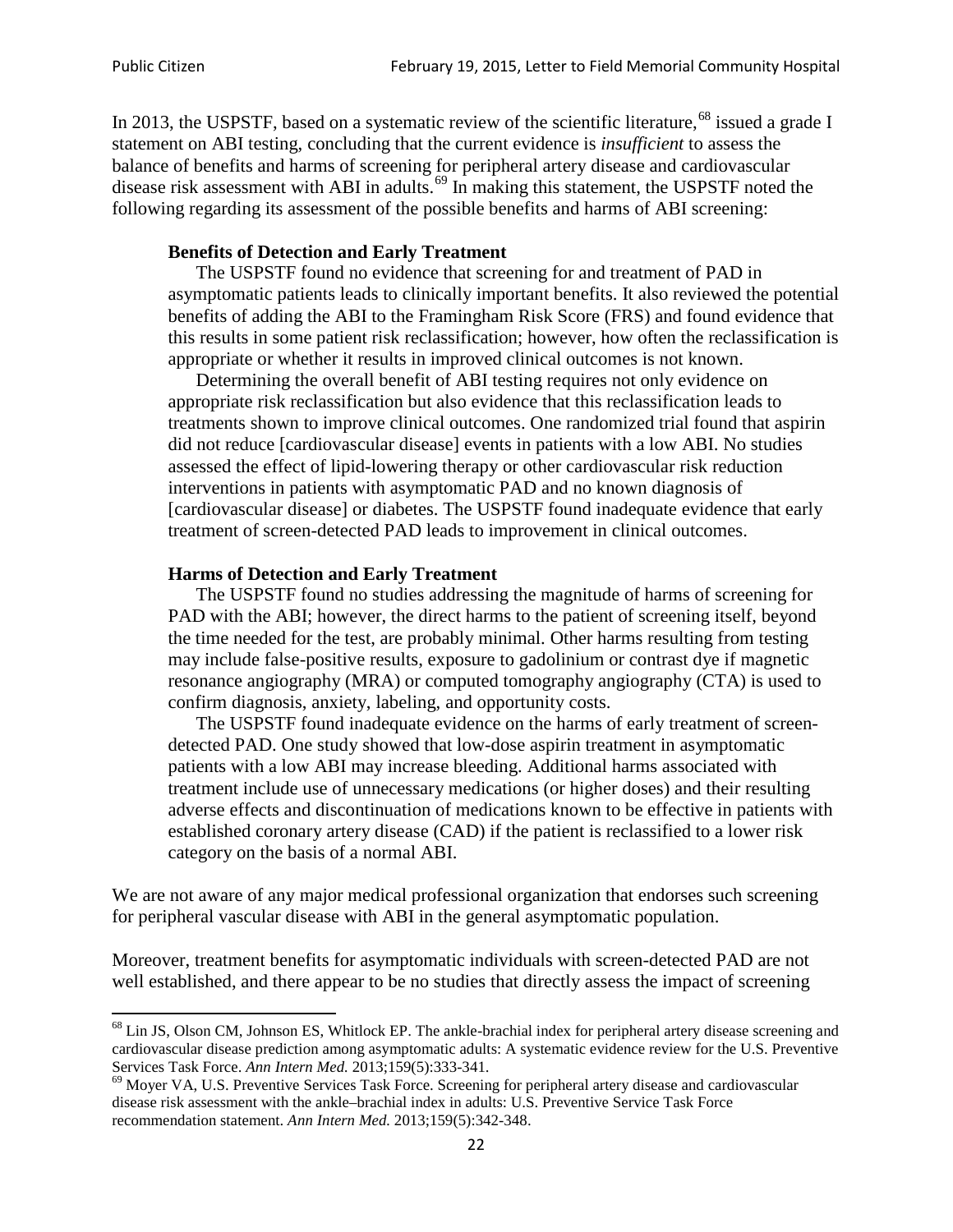unselected adults (or generally asymptomatic adults) with ABI on cardiovascular disease or PAD health outcomes.<sup>[70](#page-22-0)</sup>

### **E. Osteoporosis Screening/Bone Density Test**

The Life Line Screening online promotional materials state: $71$ 

Osteoporosis is a disease in which bone becomes extremely fragile. Bone is a complex living tissue that can be weakened by poor diet and lack of exercise.

As we age, bones begin to break down faster than new bone can be formed. Osteoporosis removes minerals from bones until they become so weak and brittle that they fracture very easily. Actions such as bending to pick up a newspaper, lifting a vacuum, or even coughing can cause a fracture. Some fractures, such as hip fractures, may require hospitalization or major surgery, and may result in disability or even death.

Screening for Osteoporosis

• An easy and painless procedure, an osteoporosis screening requires you to place your foot in an ultrasound device called a bone densitometer. This device then measures the bone mineral density [BMD] of your heel. The heel is measured because its bone is similar to that found in the hip, where fractures most often occur. …

Who should have an Osteoporosis screening?

• Anyone who has the risk factors associated with the disease ...

How often should I get an Osteoporosis screening?

• Annually

Several major medical professional organizations affirmatively recommend screening for osteoporosis in *certain high-risk individuals*, but we are not aware of any major medical professional organization that endorses such screening *annually* for any group of individuals.

In 2008, the American College of Physicians issued the following evidence-based recommendation for osteoporosis screening in men: $^{72}$  $^{72}$  $^{72}$ 

(1) Clinicians should periodically perform individualized assessment of risk factors for osteoporosis in older men (Grade: strong recommendation; moderate-quality evidence).

<span id="page-22-0"></span><sup>70</sup> [Lin JS,](http://www.ncbi.nlm.nih.gov/pubmed?term=Lin%20JS%5BAuthor%5D&cauthor=true&cauthor_uid=24156115) [Olson CM,](http://www.ncbi.nlm.nih.gov/pubmed?term=Olson%20CM%5BAuthor%5D&cauthor=true&cauthor_uid=24156115) [Johnson ES,](http://www.ncbi.nlm.nih.gov/pubmed?term=Johnson%20ES%5BAuthor%5D&cauthor=true&cauthor_uid=24156115) et al. *The Ankle Brachial Index for Peripheral Artery Disease Screening and Cardiovascular Disease Prediction in Asymptomatic Adults: A Systematic Evidence Review for the U.S. Preventive Services Task Force*. Rockville, MD: Agency for Healthcare Research and Quality; 2013.<br>http://www.ncbi.nlm.nih.gov/books/NBK164524. Accessed December 29, 2014.

<span id="page-22-1"></span> $\frac{1}{71}$  Life Line Screening. Osteoporosis screening/bone density test. [http://www.lifelinescreening.com/What-We-](http://www.lifelinescreening.com/What-We-Do/What-We-Screen-For/Osteoporosis)[Do/What-We-Screen-For/Osteoporosis.](http://www.lifelinescreening.com/What-We-Do/What-We-Screen-For/Osteoporosis) Accessed January 9, 2015. <sup>72</sup> Qaseem A, Snow V, Shekelle P, et al. Screening for osteoporosis in men: A clinical practice guideline from the

<span id="page-22-2"></span>American College of Physicians. *Ann Intern Med*. 2008;148(9):680-4.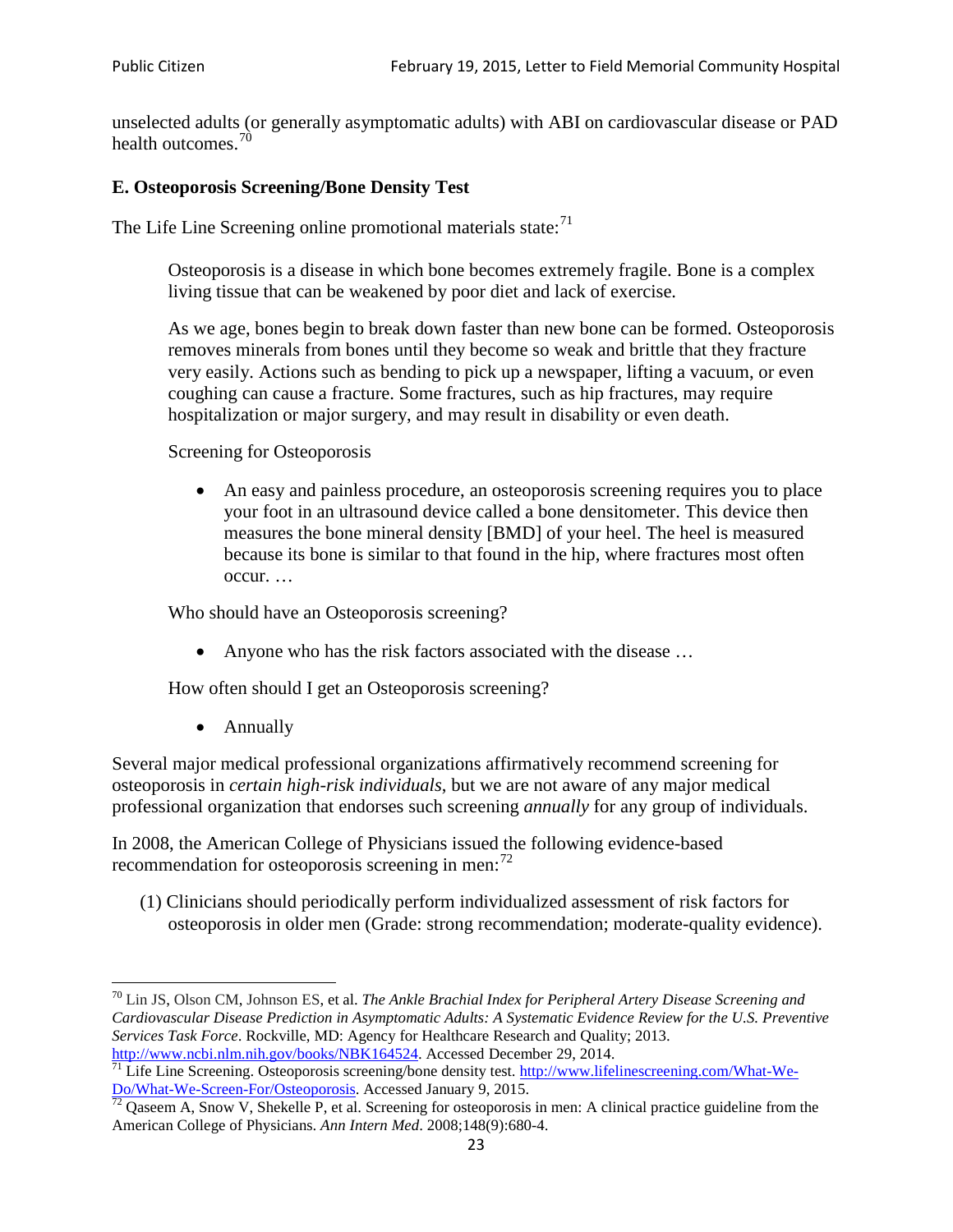A careful assessment of risk for osteoporosis in men is important. The appropriate age to start risk assessment is uncertain. However, by age 65 years, at least 6% of men have DXA [dual-energy X-ray absorptiometry]-determined osteoporosis, therefore, assessment of risk factors before this age is reasonable. Factors that increase the risk for osteoporosis in men include age (>70 years), low body weight (body mass index <20 to 25 kg/m2), weight loss (>10% [compared with the usual young or adult weight or weight loss in recent years]), physical inactivity (participates in no physical activities on a regular basis [walking, climbing stairs, carrying weights, housework, or gardening]), corticosteroid use, androgen deprivation therapy, and previous fragility fracture. Risk assessments should be updated periodically for men who choose not to be screened.

(2) Clinicians should obtain DXA for men who are at increased risk for osteoporosis and are candidates for drug therapy (Grade: strong recommendation; moderate-quality evidence).

Bone density measurement with DXA is the accepted reference standard for diagnosing osteoporosis in men. Men who are at increased risk for osteoporosis are candidates for DXA. Little evidence about alternatives to DXA exists. The 2 most studied methods are quantitative ultrasonography (usually of the calcaneus) and the OST [Osteoporosis Self-Assessment Tool]. Available evidence indicates that neither alternative is sufficiently sensitive or specific at predicting DXA-determined bone mass to be recommended as a substitute for DXA. Although 1 study has demonstrated a strong relationship between calcaneal ultrasonography and subsequent fracture, until treatment trials establish the effectiveness of therapy for osteoporosis diagnosed by ultrasonography rather than DXA, the role of ultrasonography in initiating therapy remains uncertain. No studies have evaluated the optimal intervals for repeated screening by using BMD measurement with DXA.

The evidence review showed that calcaneal ultrasonography predicts DXA-determined osteoporosis only modestly well. However, more important, it was a strong predictor of fracture in men. This may be because ultrasonography identifies other bone properties, such as bone quality, which may not be identified on DXA. Because treatment trials have not measured the effectiveness of therapy for osteoporosis diagnosed by ultrasonography rather than DXA, the role of ultrasonography in diagnosis remains uncertain.

In 2011, the USPSTF issued the following updated evidence-based recommendations for osteoporosis screening:<sup>[73](#page-23-0)</sup>

(1) A grade B recommendation for screening for osteoporosis in women aged 65 years or older and in younger women whose fracture risk is equal to or greater than that of a 65 year-old white woman who has no additional risk factors. In making this a grade B recommendation, the USPSTF offered the following rationale:

> No controlled studies have evaluated the effect of screening for osteoporosis on fracture rates or fracture-related morbidity or mortality.

<span id="page-23-0"></span><sup>&</sup>lt;sup>73</sup> U.S. Preventive Services Task Force. Screening for osteoporosis: U.S. Preventive Services Task Force recommendation statement. *Ann Intern Med*. 2011;154(5):356-364.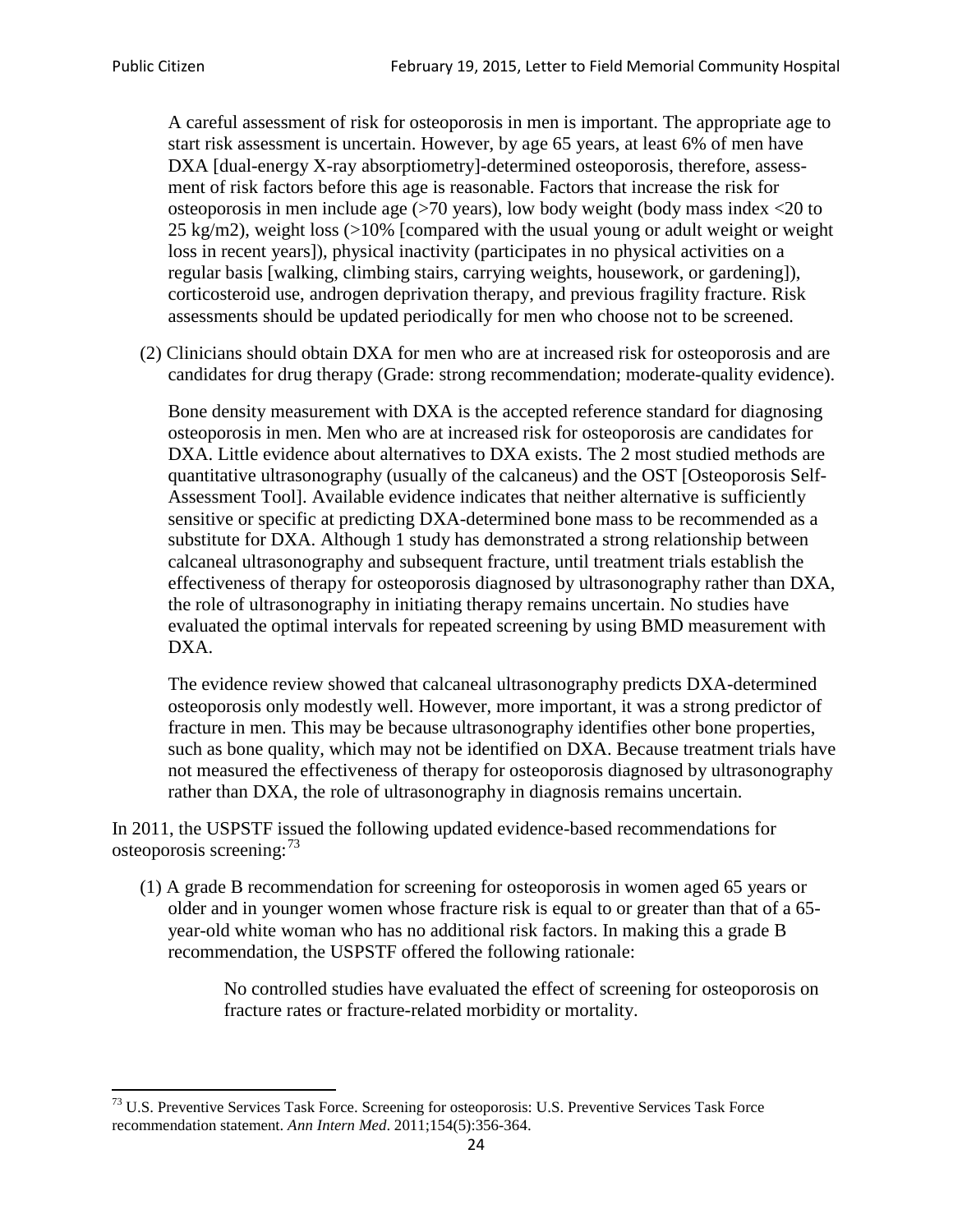In postmenopausal women who have no previous osteoporotic fractures, the USPSTF found convincing evidence that drug therapies reduce the risk for fractures. In women aged 65 years or older and in younger women whose fracture risk is equal to or greater than that of a 65-year-old white woman who has no additional risk factors, the USPSTF judged that the benefit of treating screeningdetected osteoporosis is at least moderate.

(2) An I statement concluding that the current evidence is insufficient to assess the balance of benefits and harms of screening for osteoporosis in men.

> Because of the lack of relevant studies, the USPSTF found inadequate evidence that drug therapies reduce the risk for fractures in men who have no previous osteoporotic fractures. The USPSTF identified the absence of randomized trials of primary fracture prevention in men who have osteoporosis as a critical gap in the evidence.

The USPSTF concludes that for men, evidence of the benefits of screening for osteoporosis is lacking and the balance of benefits and harms cannot be determined.

In discussing how often women should be screened for osteoporosis, the USPSTF noted the following: $74$ 

The potential value of rescreening women whose initial screening test did not detect osteoporosis is to improve fracture risk prediction. Evidence is lacking about optimal intervals for repeated screening and whether repeated screening is necessary in a woman with normal BMD. Because of limitations in the precision of testing, a minimum of 2 years may be needed to reliably measure a change in BMD; however, longer intervals may be necessary to improve fracture risk prediction. A prospective study of 4124 women aged 65 years or older found that neither repeated BMD measurement nor the change in BMD after 8 years was more predictive of subsequent fracture risk than the original measurement.

In 2012, the American College of Obstetricians and Gynecologists (ACOG) issued the following updated evidence-based recommendations on screening women for osteoporosis:<sup>[75](#page-24-1)</sup>

Bone density screening for women should begin at age 65 years. DXA absorptiometry screening can be used selectively for women younger than 65 years if they are postmenopausal and have other significant risk factors for osteoporosis or fracture.

Regarding how often women should be screened for osteoporosis, the ACOG recommended the following: $^{76}$  $^{76}$  $^{76}$ 

(1) In the absence of new risk factors, DXA screening should not be performed more frequently than every 2 years.

<span id="page-24-2"></span><span id="page-24-1"></span><span id="page-24-0"></span><sup>74</sup> *Ibid.* <sup>75</sup> American College of Obstetricians and Gynecologists. Osteoporosis. September 17, 2012. [http://www.guideline.gov/content.aspx?id=38413#Section420.](http://www.guideline.gov/content.aspx?id=38413#Section420) Accessed January 7, 2015.<br><sup>76</sup> *Ibid.*